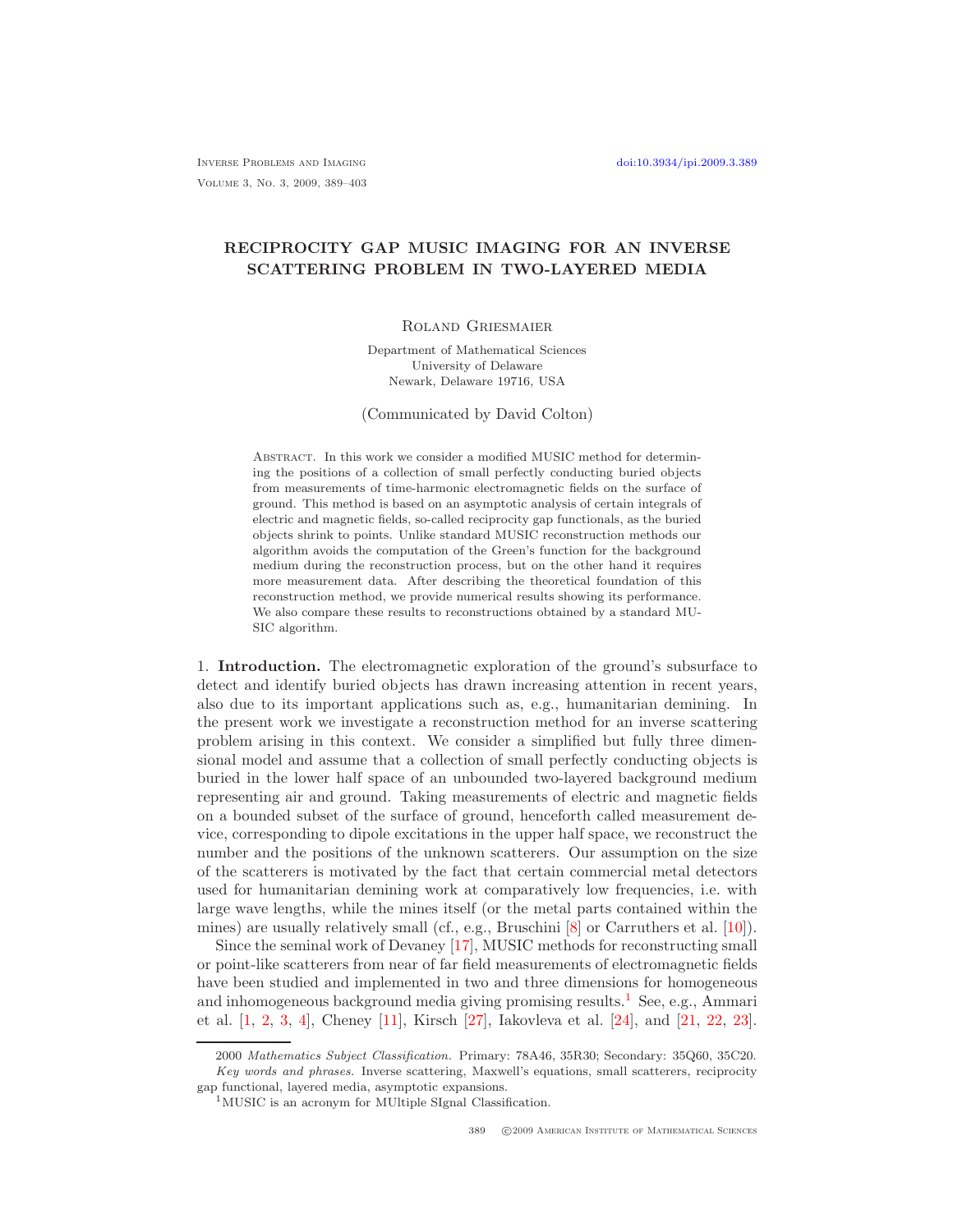#### 390 Roland Griesmaier

The theoretical foundation of these methods, which can be given along the lines developed by Brühl et al.  $[7]$ , relies on an asymptotic analysis of the scattered fields on the measurement device as the size of the scatterers converges to zero. This analysis shows that these fields can be interpreted in the limit as fields generated by (fictitious) dipole sources located at the positions of the scatterers. Furthermore, one can conclude that a test point  $y$  in the lower half space coincides with one of these infinitesimally small scatterers, if and only if the field due to an artificial dipole source in  $y$ , in the following called test dipole, evaluated on the measurement device belongs to the subspace spanned by the measured scattering data (cf. [\[21\]](#page-14-5)).

For homogeneous background media MUSIC methods are known to be quite simple to implement and comparatively fast. However, this changes if the background medium is inhomogeneous, as, e.g., the two-layered medium considered here. Then the evaluation of the test dipole fields on the measurement device, which amounts to evaluating the Green's function for the background medium and has to be done for every test point in the search domain, is elaborate and slows down the algorithm significantly (cf. [\[22,](#page-14-6) [24\]](#page-14-4)). Combining ideas from Reciprocity Gap Linear Sampling Methods developed by Colton et al. [\[13\]](#page-14-8) (see also Cakoni et al. [\[9\]](#page-13-6), and Monk et al. [\[29\]](#page-14-9)) with the asymptotic analysis of the scattered field from [\[21\]](#page-14-5), we establish the reciprocity gap MUSIC method (or RG-MUSIC method). This is a MUSIC reconstruction algorithm that requires data of the scattered and total electric and magnetic fields on the measurement device but avoids computing the Green's function for the background medium.

The article is organized as follows. After describing the basic modeling of our setting in the next section, we summarize the results of the asymptotic analysis from [\[21\]](#page-14-5) in Section [3.](#page-3-0) In Section [4](#page-4-0) we apply these results and study the asymptotic behavior of reciprocity gap functionals as considered in [\[9\]](#page-13-6). We proceed to develop the theoretical foundation of the RG-MUSIC method in Section [5](#page-7-0) and derive a characterization of the positions of the scatterers in terms of the measured electromagnetic fields. In Section [6](#page-9-0) we comment on the implementation of this characterization using the MUSIC approach, and in Section [7](#page-10-0) we give numerical examples.

<span id="page-1-0"></span>2. The mathematical setting. We start with a mathematical description of our setting. Denote by  $(e_1, e_2, e_3)$  the usual Cartesian basis of  $\mathbb{R}^3$ , by  $\boldsymbol{x} = (x_1, x_2, x_3)^\top$ and  $y = (y_1, y_2, y_3)^\top$  generic points in  $\mathbb{R}^3$ , and by  $x \cdot y$  and  $x \times y$  the scalar product and the vector product of  $x$  and  $y$ , respectively.

Decomposing  $\mathbb{R}^3$  in two half spaces  $\mathbb{R}^3_+$  and  $\mathbb{R}^3_-$  above and below the plane  $\Sigma_0 := \{x \in \mathbb{R}^3 \mid x_3 = 0\}$  representing the surface of ground we assume that both half spaces are filled with isotropic homogeneous materials modeling air and soil, respectively. The electric permittivity  $\varepsilon$  and the magnetic permeability  $\mu$  of this two-layered medium are given by

$$
\varepsilon(\boldsymbol{x}) := \begin{cases} \varepsilon_+, & \boldsymbol{x} \in \mathbb{R}^3_+, \\ \varepsilon_-, & \boldsymbol{x} \in \mathbb{R}^3_-, \end{cases} \qquad \mu(\boldsymbol{x}) := \begin{cases} \mu_+, & \boldsymbol{x} \in \mathbb{R}^3_+, \\ \mu_-, & \boldsymbol{x} \in \mathbb{R}^3_-, \end{cases}
$$

with positive numbers  $\varepsilon_+$ ,  $\mu_+$ , and  $\mu_-$ , whereas  $\varepsilon_-$  may be complex with positive real and nonnegative imaginary part to allow for conductive soils.

We investigate an inverse scattering problem for time-harmonic electromagnetic waves at a fixed frequency  $\omega$  in presence of perfectly conducting small scatterers buried in the lower half space. These waves are supposed to be radiating solutions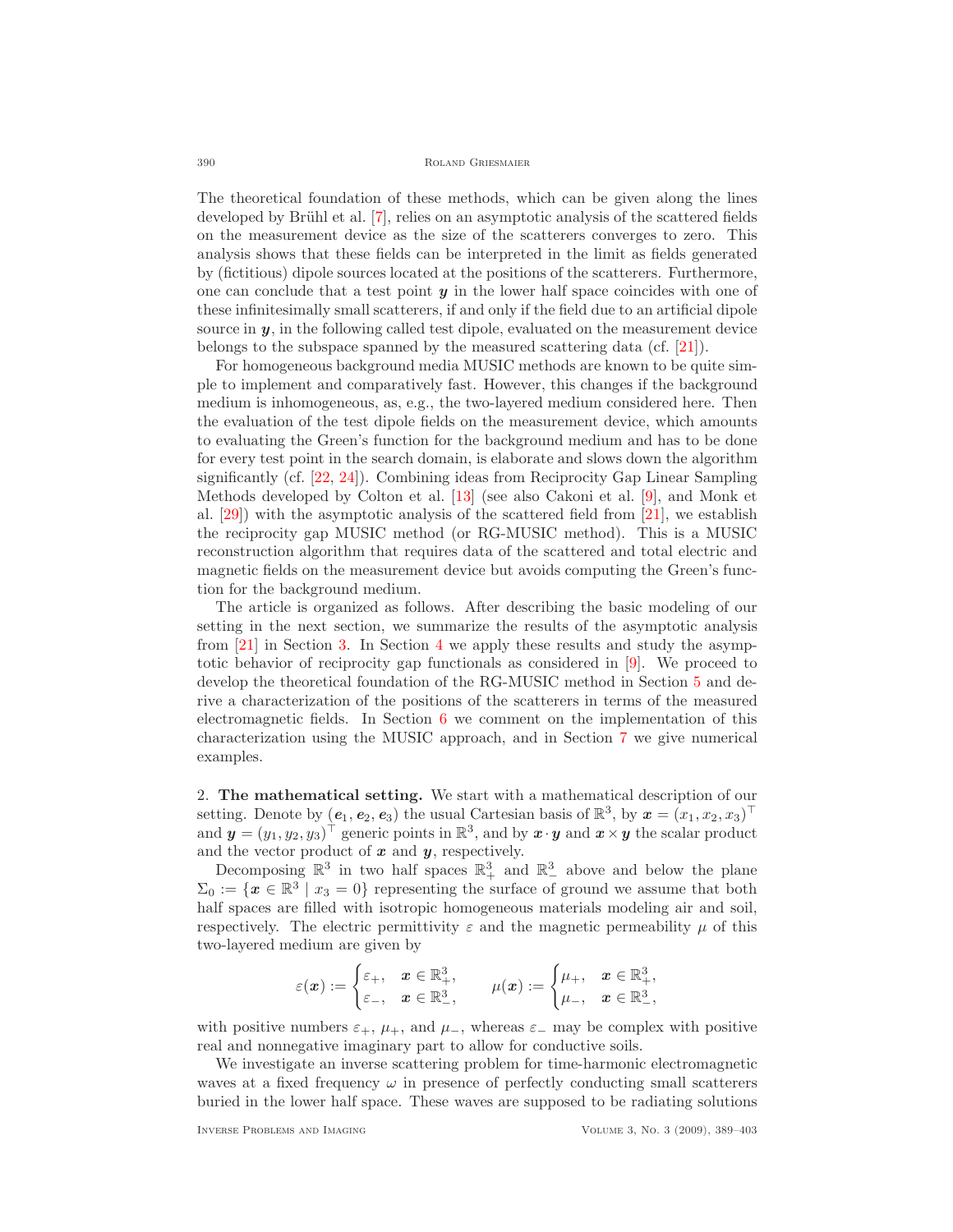of Maxwell's equations

## <span id="page-2-2"></span>(1) curlH + i  $\omega \varepsilon \mathbf{E} = 0$ , curlE – i  $\omega \mu \mathbf{H} = 0$

outside some compact set  $C \subset \mathbb{R}^3_-$ . By this we understand (cf., e.g., Cutzach et al. [\[14\]](#page-14-10) or Monk [\[28\]](#page-14-11)) weak solutions in  $H_{\text{loc}}(\text{curl}, \mathbb{R}^3 \setminus \overline{C})$  which obey the Silver-Müller radiation condition

$$
\int_{\partial B_r(\mathbf{0})} \left| \frac{\mathbf{x}}{r} \times \mathbf{H}(\mathbf{x}) + \left( \frac{\varepsilon(\mathbf{x})}{\mu(\mathbf{x})} \right)^{1/2} \mathbf{E}(\mathbf{x}) \right|^2 ds(\mathbf{x}) = o(1) \quad \text{as } r \to \infty,
$$

where  $B_r(\mathbf{0})$  denotes the ball of radius  $r > 0$  around the origin. Note that  $\mathbf{E}, \mathbf{H} \in$  $H_{\text{loc}}(\text{curl}, \mathbb{R}^3 \setminus \overline{C})$  implies that their tangential traces do not jump across the interface  $\Sigma_0$ . The associated discontinuous wave number is given by

$$
k(\boldsymbol{x}) := \begin{cases} k_+ := \omega \sqrt{\varepsilon_+ \mu_+}, & \boldsymbol{x} \in \mathbb{R}^3_+, \\ k_- := \omega \sqrt{\varepsilon_- \mu_-}, & \boldsymbol{x} \in \mathbb{R}^3_-, \end{cases}
$$

with positive real and non-negative imaginary part.

Let  $\mathcal{E} \subset \Sigma_d := \{ \mathbf{x} \in \mathbb{R}^3 \mid x_3 = d \}, d > 0$ , be a relatively open bounded domain in the upper half space. We consider incident waves  $(E^{i}(\cdot; x_0, e_j), H^{i}(\cdot; x_0, e_j))$ generated by magnetic dipoles located at  $x_0 \in \mathcal{E}$  with horizontal polarizations  $e_i$ ,  $j \in \{1, 2\}$  $j \in \{1, 2\}$  $j \in \{1, 2\}$ .<sup>2</sup> Introducing the magnetic dyadic Green's function  $\mathbb{G}^m$  as the (distributional) solution of

<span id="page-2-1"></span>(2) 
$$
\operatorname{curl}_x \frac{1}{\varepsilon(x)} \operatorname{curl}_x \mathbb{G}^m(x, y) - \omega^2 \mu(x) \mathbb{G}^m(x, y) = \frac{1}{\varepsilon(x)} \delta(x - y) \mathbb{I}_3,
$$

 $x, y \in \mathbb{R}^3$ , where  $\mathbb{I}_3$  denotes the  $3 \times 3$  identity matrix, subject to the Silver-Müller radiation conditions

$$
\int_{\partial B_r(\mathbf{0})} \left| \frac{x}{r} \times \mathbb{G}^m(x, y) + \frac{i}{k(x)} \mathbf{curl}_x \mathbb{G}^m(x, y) \right|^2 ds(x) = o(1),
$$
  

$$
\int_{\partial B_r(\mathbf{0})} \left| \frac{x}{r} \times \mathbf{curl}_x \mathbb{G}^m(x, y) + i k(x) \mathbb{G}^m(x, y) \right|^2 ds(x) = o(1)
$$

as  $r \to \infty$ , we can write these fields as

<span id="page-2-3"></span>(3) 
$$
\boldsymbol{H}^i(\cdot; \boldsymbol{x}_0, \boldsymbol{e}_j) := k_+^2 \mathbb{G}^m(\cdot, \boldsymbol{x}_0) \boldsymbol{e}_j, \quad \boldsymbol{E}^i(\cdot; \boldsymbol{x}_0, \boldsymbol{e}_j) = -\frac{1}{i \omega \varepsilon} \mathbf{curl}_x \boldsymbol{H}^i(\cdot; \boldsymbol{x}_0, \boldsymbol{e}_j).
$$

For later reference we note that the electric dyadic Green's function  $\mathbb{G}^e$  is defined analogously, but  $\varepsilon$  and  $\mu$  have to be interchanged in [\(2\)](#page-2-1).

We assume that a collection of perfectly conducting scatterers is buried in the lower half space  $\mathbb{R}^3_-,$  each of the form  $D_{\delta,l} := z_l + \delta B_l, 1 \le l \le m$ . Here  $B_l \subset \mathbb{R}^3$ is a smoothly bounded open set containing the origin that consists of finitely many subdomains such that every subdomain is simply connected and its boundary is connected. We refer to the points  $z_l \in \mathbb{R}^3$  as the positions of the scatterers, to  $0 < \delta \leq 1$  as their size, and we assume that  $|z_j - z_l| \geq c_0$  for  $j \neq l$  and  $dist(z_l, \Sigma_0) \ge c_0$  for some  $c_0 > 0, 1 \le j, l \le m$ . The total collection of scatterers is denoted by  $D_{\delta} := \bigcup_{l=1}^{m} (z_l + \delta B_l).$ 

Scattering of the incident field  $(\mathbf{E}^i(\cdot; x_0, e_j), \mathbf{H}^i(\cdot; x_0, e_j))$  by these obstacles yields a scattered field  $(E^s(\cdot; x_0, e_j), H^s(\cdot; x_0, e_j))$ , which is a radiating solu-tion of Maxwell's equations [\(1\)](#page-2-2) in  $\mathbb{R}^3 \setminus \overline{D_\delta}$  and fulfills the boundary condition

<span id="page-2-0"></span><sup>&</sup>lt;sup>2</sup>Any other pair of linearly independent horizontal polarizations  $(p_1(x_0), p_2(x_0))$  (not necessarily the same for all  $x_0 \in \mathcal{E}$ ) may be used instead of  $(e_1, e_2)$  as well.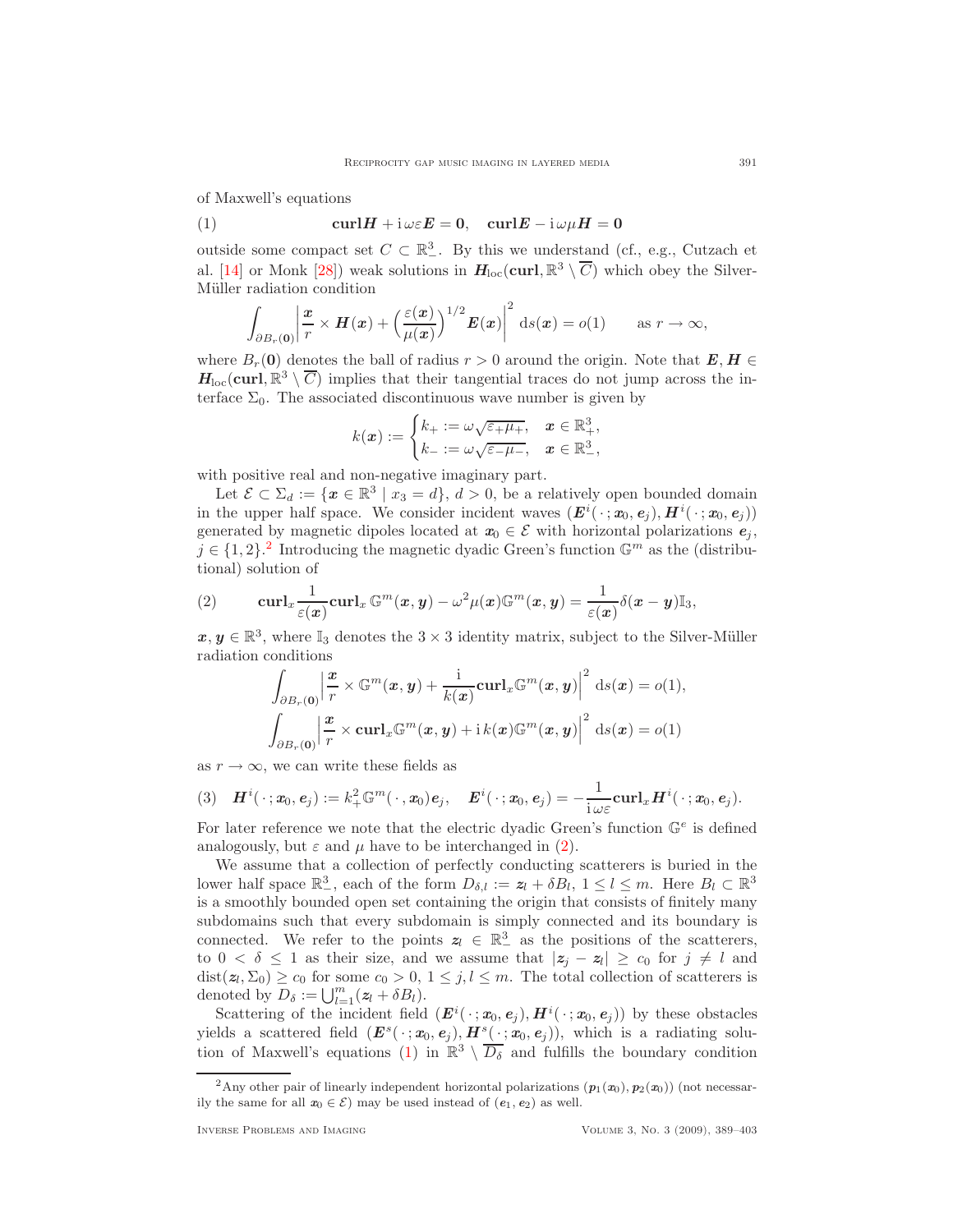392 Roland Griesmaier



<span id="page-3-1"></span>FIGURE 1. Sketch of the geometrical setup.

 $\nu \times E^s(\cdot; x_0, e_j)|_{\partial D_\delta} = -\nu \times E^i(\cdot; x_0, e_j)|_{\partial D_\delta}$ . The corresponding total electromagnetic field  $(E(\cdot; x_0, e_j), H(\cdot; x_0, e_j))$  is the sum of the incident field and the scattered field.

Let  $\Omega := B_R(0) \cap \mathbb{R}^3_-, R > 0$ , such that it contains all scatterers and denote its boundary by  $\Gamma$  (see Figure [1](#page-3-1) for a sketch of the geometrical setup). In Section [3–](#page-3-0)[6](#page-9-0) we assume that the tangential traces  $\nu \times E(\cdot; x_0, e_i)|_{\Gamma}$  and  $\nu \times H(\cdot; x_0, e_i)|_{\Gamma}$  of the total field on  $\Gamma$  are known for any  $x_0 \in \mathcal{E}$  and any  $j \in \{1,2\}$ . We develop a method to reconstruct the positions of the scatterers from these data. Of course in practice it is not possible to measure all around the scatterers. However, choosing  $\Omega$  large enough and taking into account the decay of the electromagnetic fields in the lower half space, we can restrict the measurements to  $\Gamma \cap \Sigma_0$ , i.e. to a bounded subset of the surface of ground, in the final implementation of the reconstruction algorithm, as we will exemplify by our numerical results.

<span id="page-3-0"></span>3. The direct problem for small scatterers. Throughout this work we assume that the scatterers are small with respect to the wavelength and with respect to their distance from each other and from the interface  $\Sigma_0$ . Under these assumptions the asymptotic behavior of the scattered field  $(E^s(\cdot; x_0, e_j), H^s(\cdot; x_0, e_j))$  as the size of the scatterers  $\delta$  tends to zero, i.e. as the scatterers  $D_{\delta,l}$  shrink to the points  $z_l, l = 1, \ldots, m$ , has been studied in [\[21\]](#page-14-5) and an asymptotic formula has been established (see also Ammari et al. [\[6\]](#page-13-7) for a similar analysis for bounded domains). Although the incident fields considered in [\[21\]](#page-14-5) are slightly different from [\(3\)](#page-2-3), the results carry over to the present setup straightforwardly.

One building block of the asymptotic formula stated in Theorem [3.2](#page-4-1) below are the magnetic and electric polarizability tensors for the domains  $B_1, \ldots, B_m$  (cf., e.g., Ammari and Kang  $\left[5\right]$  or Dassios and Kleinman  $\left[15\right]$ ). For the readers convenience we recall their definition, which involves the transpose of the double layer operator  $K_{B_l}^0$  $\top: H^{-1/2}(\partial B_l; \mathbb{C}) \to H^{-1/2}(\partial B_l; \mathbb{C}),$ 

$$
\bigl(K_{B_l}^{0\;\top}\phi\bigr)(\boldsymbol{x}):=\int_{\partial B_l}\frac{\partial \Phi_0(\boldsymbol{x}-\boldsymbol{y})}{\partial \boldsymbol{\nu}(\boldsymbol{x})}\phi(\boldsymbol{y})\,\mathrm{d} s(\boldsymbol{y}),\qquad \boldsymbol{x}\in\partial B_l,
$$

 $l = 1, \ldots, m$ , where  $\Phi_0$  is the fundamental solution of the Laplace equation.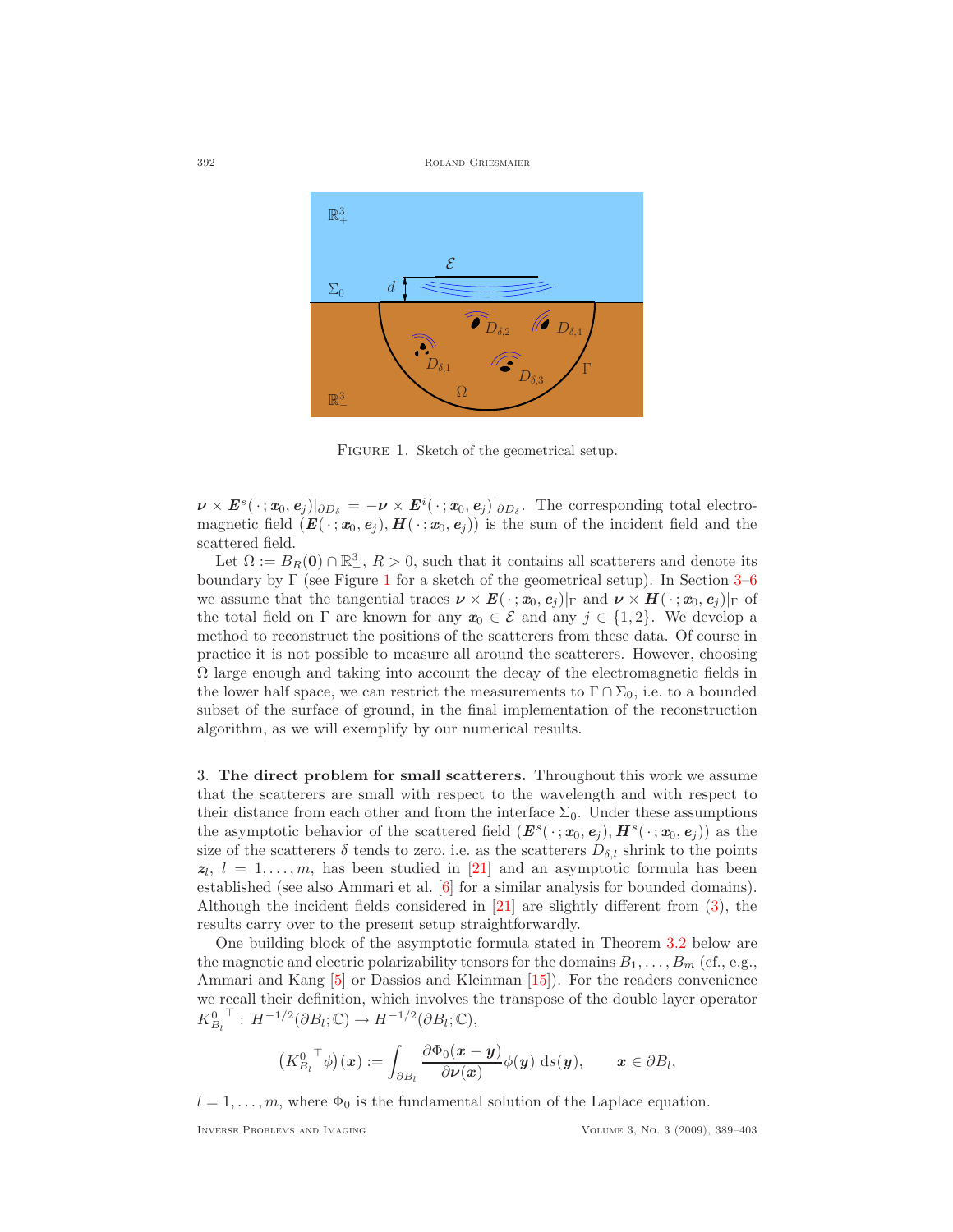**Definition 3.1.** The magnetic and electric polarizability tensor  $\mathbb{M}_{B_l}^0 \in \mathbb{R}^{3 \times 3}$  and  $\mathbb{M}_{B_l}^{\infty} \in \mathbb{R}^{3 \times 3}$  for the domain  $B_l$ ,  $l = 1, \ldots, m$ , is given by

$$
\mathbb{M}_{B_l}^0 := -\int_{\partial B_l} \boldsymbol{y} \left( \left( -\frac{1}{2} I + K_{B_l}^0 \right)^{-1} \boldsymbol{\nu} \right)^{\top} (\boldsymbol{y}) \, \mathrm{d}s(\boldsymbol{y})
$$

and

$$
\mathbb{M}_{B_l}^{\infty} := \int_{\partial B_l} \boldsymbol{y} \bigg( \Big( \frac{1}{2} I + K_{B_l}^{0} \big)^{-1} \boldsymbol{\nu} \bigg)^{\top} (\boldsymbol{y}) \, \mathrm{d} s(\boldsymbol{y}),
$$

respectively.

<span id="page-4-1"></span>It is well known that  $\mathbb{M}_{B_l}^0$  and  $\mathbb{M}_{B_l}^{\infty}$ ,  $l = 1, \ldots, m$ , are symmetric and positive definite (cf., e.g., Friedman et al. [\[18\]](#page-14-13) or [\[5,](#page-13-8) pp. 91–93]).

**Theorem 3.2.** ([\[21\]](#page-14-5)) For any source position  $x_0 \in \mathcal{E}$  and source polarization  $e_j, j \in \{1,2\}$ , let  $(E^i(\cdot; x_0, e_j), H^i(\cdot; x_0, e_j))$ , be the incident field from [\(3\)](#page-2-3), and denote by  $\mathbb{M}_{B_1}^0, \ldots, \mathbb{M}_{B_m}^0$  and  $\mathbb{M}_{B_1}^{\infty}, \ldots, \mathbb{M}_{B_m}^{\infty}$  the magnetic and electric polarizability tensors corresponding to  $B_1, \ldots, B_m$ , respectively. Then,

$$
\nu \times \boldsymbol{H}^{s}(\cdot; \boldsymbol{x}_{0}, \boldsymbol{e}_{j})\big|_{\Gamma} \n= \delta^{3} \sum_{l=1}^{m} \Bigl( -k_{-}^{2} \nu \times \mathbb{G}^{m}(\cdot, \boldsymbol{z}_{l})\bigl|_{\Gamma} \mathbb{M}_{B_{l}}^{0} \boldsymbol{H}^{i}(\boldsymbol{z}_{l}; \boldsymbol{x}_{0}, \boldsymbol{e}_{j}) \n+ \frac{\mu_{-}}{\mu_{+}} \nu \times \operatorname{curl}_{x} \mathbb{G}^{e}(\cdot, \boldsymbol{z}_{l})\bigl|_{\Gamma} \mathbb{M}_{B_{l}}^{\infty} \operatorname{curl} \boldsymbol{H}^{i}(\boldsymbol{z}_{l}; \boldsymbol{x}_{0}, \boldsymbol{e}_{j}) \Bigr) + \mathcal{O}(\delta^{4}),
$$

<span id="page-4-4"></span>
$$
\nu \times \mathbf{curl} \mathbf{H}^{s}(\cdot; \mathbf{x}_{0}, \mathbf{e}_{j})\big|_{\Gamma}
$$
  
=  $\delta^{3} \sum_{l=1}^{m} \left( -k_{-}^{2} \nu \times \mathbf{curl}_{x} \mathbb{G}^{m}(\cdot, z_{l})\big|_{\Gamma} \mathbb{M}_{B_{l}}^{0} \mathbf{H}^{i}(z_{l}; x_{0}, e_{j}) + k_{-}^{2} \frac{\mu_{-}}{\mu_{+}} \nu \times \mathbb{G}^{e}(\cdot, z_{l})\big|_{\Gamma} \mathbb{M}_{B_{l}}^{\infty} \mathbf{curl} \mathbf{H}^{i}(z_{l}; x_{0}, e_{j}) + \mathcal{O}(\delta^{4})$ 

<span id="page-4-5"></span>in  $H^{-1/2}_{div}(\Gamma)$  as  $\delta \to 0$ . The terms  $\mathcal{O}(\delta^4)$  are bounded by  $C\delta^4$ , uniformly for  $x_0 \in \mathcal{E}$ , and the constant  $C$  is independent of  $\delta$ .

<span id="page-4-0"></span>4. The reciprocity gap functional. Let  $\mathcal{D}'(\Omega;\mathbb{C}^3)$  denote the space of distributions on  $\Omega$  with values in  $\mathbb{C}^3$  and define the (locally convex) vector space

$$
\boldsymbol{W}(\Omega):=\left\{\boldsymbol{u}\in\mathcal{D}'(\Omega;\mathbb{C}^3)\mid \exists C\subset\subset\Omega\,:\, \boldsymbol{u},\mathbf{curl}\boldsymbol{u}\in\boldsymbol{H}(\mathbf{curl},\Omega\setminus\overline{C})\right\}.
$$

We follow [\[9\]](#page-13-6) and introduce the reciprocity gap functional  $R : W(\Omega) \times W(\Omega) \to \mathbb{C}$ ,

<span id="page-4-2"></span>(6) 
$$
R(\boldsymbol{u}, \boldsymbol{v}) := \int_{\Gamma} (\boldsymbol{\nu} \times \boldsymbol{u} \cdot \mathbf{curl} \boldsymbol{v} - \boldsymbol{\nu} \times \boldsymbol{v} \cdot \mathbf{curl} \boldsymbol{u}) \, d\boldsymbol{x}.
$$

By Green's formula (cf. [\[28,](#page-14-11) Thm. 3.31])  $R(u, v) = 0$ , if u and v are (distributional) solutions of

$$
(7) \t\t curl curlw - k^2_- w = 0
$$

in  $\Omega$ . Substituting  $u := H(\cdot; x_0, e_i)|_{\Omega}$  for  $x_0 \in \mathcal{E}$  and  $j \in \{1, 2\}$  in [\(6\)](#page-4-2) we obtain the reciprocity gap operator  $F_{\delta}: \mathbf{W}(\Omega) \to L^2_t(\mathcal{E}; \mathbb{C}^3)$ ,

<span id="page-4-3"></span>
$$
(F_{\delta}\boldsymbol{v})(\boldsymbol{x}_0):=\big(R(\boldsymbol{H}(\,\cdot\,;\boldsymbol{x}_0,\boldsymbol{e}_1),\boldsymbol{v}),R(\boldsymbol{H}(\,\cdot\,;\boldsymbol{x}_0,\boldsymbol{e}_2),\boldsymbol{v}),0\big)^{\top}
$$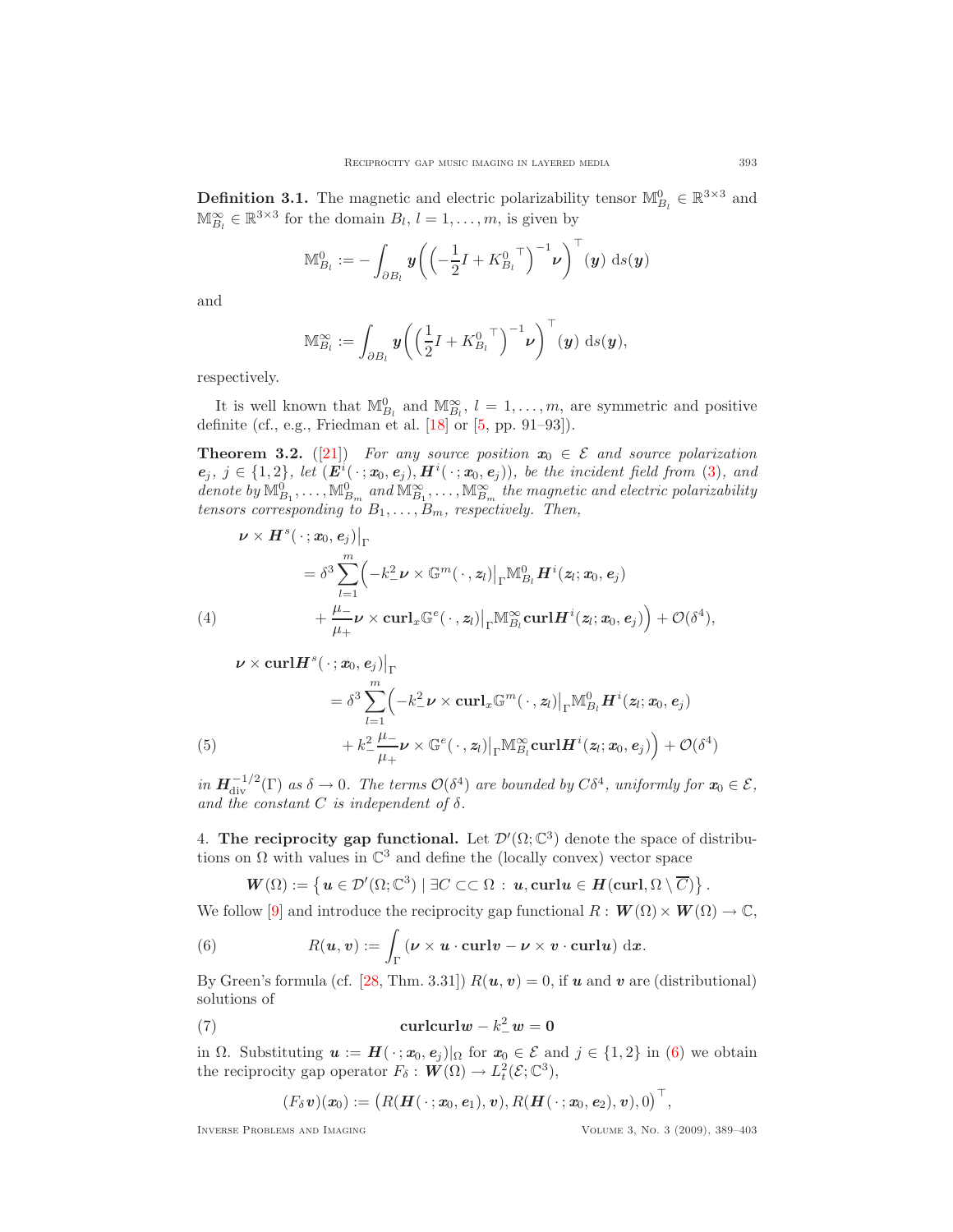where

$$
L^2_t(\mathcal{E};\mathbb{C}^3):=\left\{ \boldsymbol{a}\in L^2(\mathcal{E};\mathbb{C}^3) \mid \boldsymbol{e}_3\cdot \boldsymbol{a}=0 \right\}.
$$

Here the subscript  $\delta$  indicates that  $F_{\delta}$  depends on the size  $\delta$  of the scatterers  $D_{\delta}$ .

Next we recall the dyadic Green's function  $\mathbb{G}_{k-}$  for Maxwell's equations in a homogeneous medium with constant wave number  $k_-,$ 

$$
\mathbb{G}_{k_-}(\boldsymbol{x},\boldsymbol{y}):=\Phi_{k_-}(\boldsymbol{x},\boldsymbol{y})\mathbb{I}_3+\frac{1}{k_-^2}\nabla_x\operatorname{div}_x\big(\Phi_{k_-}(\boldsymbol{x},\boldsymbol{y})\mathbb{I}_3\big),\quad \boldsymbol{x},\boldsymbol{y}\in\mathbb{R}^3,\boldsymbol{x}\neq\boldsymbol{y},
$$

where  $\Phi_{k-}$  denotes the fundamental solution of the Helmholtz equation. The matrix-valued function  $\mathbb{G}_{k-}(\cdot, y)$  solves  $(7)$  in  $\mathbb{R}^3 \setminus \{y\}$ . Accordingly, the single layer operator  $S_{\mathcal{E}}: L^2_t(\mathcal{E}; \mathbb{C}^3) \to H_{\text{loc}}(\text{curl}, \mathbb{R}^3 \setminus \mathcal{E}),$ 

$$
S_{\mathcal{E}}\boldsymbol{\phi}:=\int_{\mathcal{E}}\mathbb{G}_{k_-}(\,\cdot\,,\boldsymbol{y})\boldsymbol{\phi}(\boldsymbol{y})\,\mathrm{d}s(\boldsymbol{y}),
$$

yields solutions of  $(7)$  in  $\Omega$ .

<span id="page-5-0"></span>To develop our reconstruction method we study the equation

(8) 
$$
F_{\delta}(S_{\mathcal{E}}\boldsymbol{\phi})=F_{\delta}(\mathbb{G}_{k_{-}}(\cdot,\boldsymbol{y})\boldsymbol{d})
$$

for  $y \in \Omega$  and  $d \in \mathbb{C}^3 \setminus \{0\}$ . This equation is also the foundation of the Reciprocity Gap Linear Sampling Method proposed in [\[9\]](#page-13-6). Defining the operator

<span id="page-5-2"></span>(9) 
$$
A_{\delta} := F_{\delta} \circ S_{\mathcal{E}} : L_t^2(\mathcal{E}; \mathbb{C}^3) \to L_t^2(\mathcal{E}; \mathbb{C}^3),
$$

we find by interchanging the order of integration that

<span id="page-5-1"></span>
$$
(A_{\delta}\boldsymbol{\phi})_j(\boldsymbol{x}_0)=\int_{\mathcal{E}} R(\boldsymbol{H}(\,\cdot\,;\boldsymbol{x}_0,\boldsymbol{e}_j),\mathbb{G}_{k_-}(\,\cdot\,,\boldsymbol{y}))\boldsymbol{\phi}(\boldsymbol{y})\,\mathrm{d}s(\boldsymbol{y})
$$

for  $j \in \{1, 2\}$ . So [\(8\)](#page-5-0) can be written as

(10) 
$$
A_{\delta} \phi = F_{\delta}(\mathbb{G}_{k_{-}}(\cdot, y)d),
$$

which is an integral equation of the first kind that is ill-posed since  $A_{\delta}$  is compact.

We are interested in the asymptotic behavior of  $A_{\delta}$  as  $\delta \to 0$ . Since for all  $x_0 \in \mathcal{E}$ and  $j \in \{1,2\}$  the incident magnetic field  $\mathbf{H}^i(\cdot; \mathbf{x}_0, \mathbf{e}_j)$  is a solution of [\(7\)](#page-4-3) in  $\Omega$ , we find from Green's formula that  $R(\mathbf{H}^i(\cdot; \mathbf{x}_0, \mathbf{e}_j), S_{\mathcal{E}} \phi) = 0$  and thus

<span id="page-5-3"></span>(11) 
$$
(A_{\delta}\phi)_{j}(\boldsymbol{x}_{0})=R(\boldsymbol{H}^{s}(\cdot;\boldsymbol{x}_{0},\boldsymbol{e}_{j}),S_{\varepsilon}\phi).
$$

Using the asymptotic expansions  $(4)$  and  $(5)$  we obtain that

$$
R(\boldsymbol{H}^{s}(\cdot;\boldsymbol{x}_{0},e_{j}),S_{\mathcal{E}}\boldsymbol{\phi})
$$
\n
$$
= R\left(\delta^{3}\sum_{l=1}^{m}\left(-k_{-}^{2}\mathbb{G}^{m}(\cdot,z_{l})\mathbb{M}^{0}_{B_{l}}\boldsymbol{H}^{i}(z_{l};\boldsymbol{x}_{0},e_{j})\right.\right.
$$
\n
$$
+\frac{\mu_{-}}{\mu_{+}}\mathbf{curl}_{x}\mathbb{G}^{e}(\cdot,z_{l})\mathbb{M}^{\infty}_{B_{l}}\mathbf{curl}\boldsymbol{H}^{i}(z_{l};\boldsymbol{x}_{0},e_{j})\right) + \mathcal{O}(\delta^{4}),S_{\mathcal{E}}\boldsymbol{\phi}\right)
$$
\n
$$
= \delta^{3}\sum_{l=1}^{m}\left(-k_{-}^{2}R\left(\mathbb{G}^{m}(\cdot,z_{l}),S_{\mathcal{E}}\boldsymbol{\phi}\right)\mathbb{M}^{0}_{B_{l}}\boldsymbol{H}^{i}(z_{l};\boldsymbol{x}_{0},e_{j})\right)
$$
\n
$$
+\frac{\mu_{-}}{\mu_{+}}R\left(\mathbf{curl}_{x}\mathbb{G}^{e}(\cdot,z_{l}),S_{\mathcal{E}}\boldsymbol{\phi}\right)\mathbb{M}^{\infty}_{B_{l}}\mathbf{curl}\boldsymbol{H}^{i}(z_{l};\boldsymbol{x}_{0},e_{j})\right) + \mathcal{O}(\delta^{4}).
$$

Inverse Problems and Imaging Volume 3, No. 3 (2009), 389–403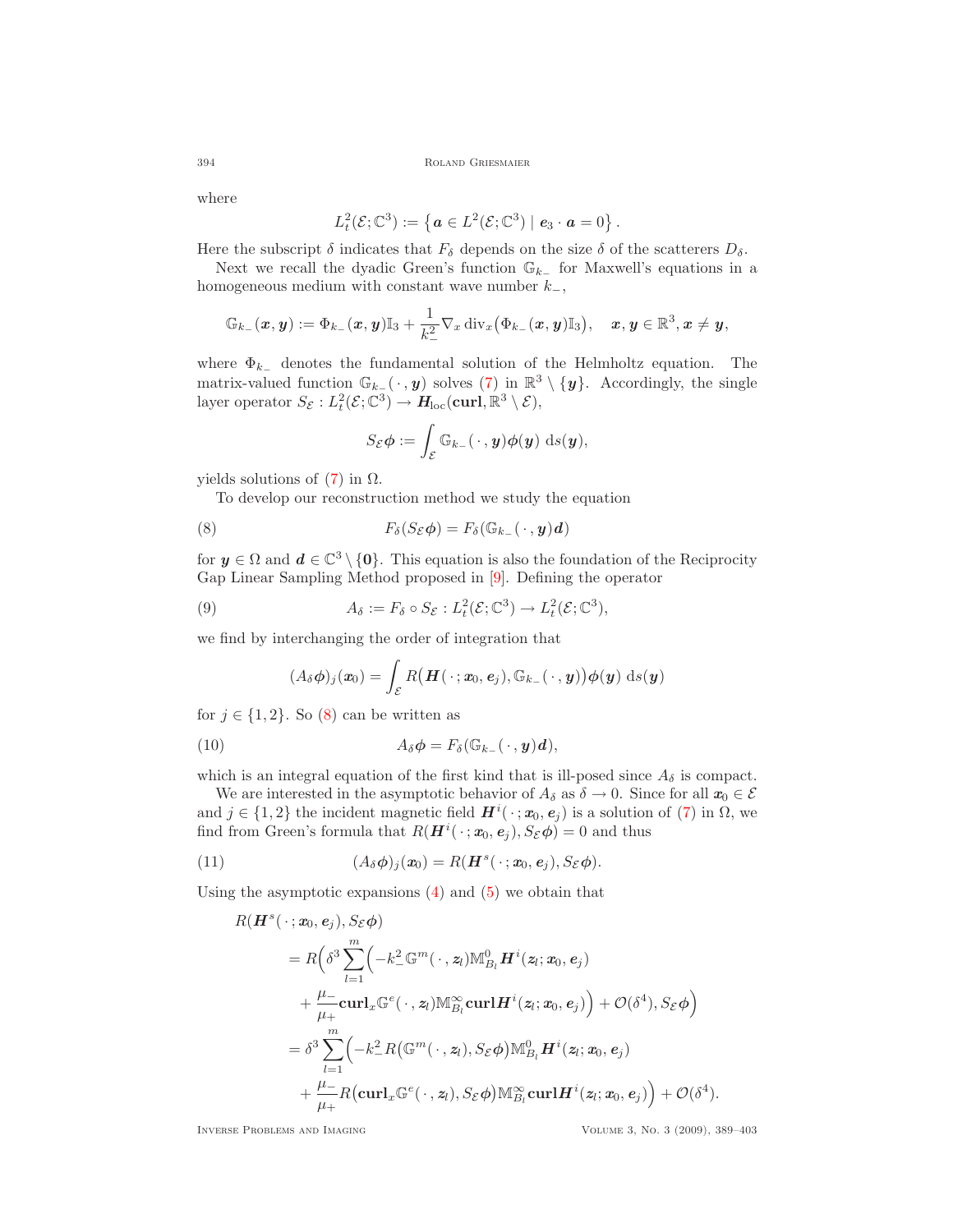The Stratton-Chu formula (cf. [\[28,](#page-14-11) Thm. 9.2]) yields for  $l = 1, \ldots, m$  that

$$
R(\mathbb{G}^m(\cdot, z_l), S_{\mathcal{E}}\phi) = -\int_{\Gamma} \left( (\boldsymbol{\nu} \times \mathbf{curl} S_{\mathcal{E}}\phi)^{\top}(\boldsymbol{x}) \mathbb{G}^m(\boldsymbol{x}, z_l) \right. \\ \left. + (\boldsymbol{\nu} \times S_{\mathcal{E}}\phi)^{\top}(\boldsymbol{x}) \mathbf{curl}_{\boldsymbol{x}} \mathbb{G}^m(\boldsymbol{x}, z_l) \right) \, \mathrm{d}s(\boldsymbol{x}) \\ = (S_{\mathcal{E}}\phi)^{\top}(\boldsymbol{z}_l).
$$

Similarly, using integration by parts and Maxwell's equations we obtain that

$$
R(\mathbf{curl}_x \mathbb{G}^e(\cdot, z_l), S_{\mathcal{E}} \phi) = -\int_{\Gamma} \left( (\nu \times \mathbf{curl} S_{\mathcal{E}} \phi)^{\top} (\mathbf{x}) \mathbf{curl}_x \mathbb{G}^e(\mathbf{x}, z_l) \right. \\ \left. + (\nu \times S_{\mathcal{E}} \phi)^{\top} (\mathbf{x}) \mathbf{curlcurl} \mathbb{G}^e(\mathbf{x}, z_l) \right) \, \mathrm{d}s(\mathbf{x}) \\ = -\int_{\Gamma} \left( (\nu \times \mathbf{curlcurl} S_{\mathcal{E}} \phi)^{\top} (\mathbf{x}) \mathbb{G}^e(\mathbf{x}, z_l) \right. \\ \left. + (\nu \times \mathbf{curl} S_{\mathcal{E}} \phi)^{\top} (\mathbf{x}) \mathbf{curl}_x \mathbb{G}^e(\mathbf{x}, z_l) \right) \, \mathrm{d}s(\mathbf{x}) \\ = (\mathbf{curl} S_{\mathcal{E}} \phi)^{\top} (\mathbf{z}_l).
$$

Thus, recalling the definition of the incident magnetic field  $H^{i}(\cdot; x_0, e_j)$  from [\(3\)](#page-2-3),

<span id="page-6-1"></span>(12) 
$$
(A_{\delta}\phi)_{j} = \delta^{3} \sum_{l=1}^{m} \left( -k_{+}^{2} k_{-}^{2} (S_{\mathcal{E}} \phi)^{\top} (z_{l}) \mathbb{M}_{B_{l}}^{0} \mathbb{G}^{m}(z_{l}, \cdot) e_{j} + k_{+}^{2} \frac{\mu_{-}}{\mu_{+}} (\mathbf{curl} S_{\mathcal{E}} \phi)^{\top} (z_{l}) \mathbb{M}_{B_{l}}^{\infty} \mathbf{curl}_{x} \mathbb{G}^{m}(z_{l}, \cdot) e_{j} \right) + \mathcal{O}(\delta^{4}).
$$

Next we study the asymptotic behavior of the right hand side of [\(10\)](#page-5-1). For  $x_0 \in \mathcal{E}$ and  $j \in \{1, 2\},\$ 

$$
\begin{split} &\left(\left(F_{\delta}(\mathbb{G}_{k_-}(\,\cdot\,,y)d)(x_0)\right)\right)_j=R\big(\boldsymbol{H}(\,\cdot\,;x_0,\boldsymbol{e}_j),\mathbb{G}_{k_-}(\,\cdot\,,y)d\big)\\ &=R\big(k_+^2\mathbb{G}^m(\,\cdot\,,x_0)\boldsymbol{e}_j,\mathbb{G}_{k_-}(\,\cdot\,,y)d\big)\\ &+R\Big(\delta^3\sum_{l=1}^m\Big(-k_-^2\mathbb{G}^m(\,\cdot\,,z_l)\mathbb{M}_{B_l}^0\boldsymbol{H}^i(z_l;x_0,\boldsymbol{e}_j)\\ &+\frac{\mu_-}{\mu_+}\mathbf{curl}_x\mathbb{G}^e(\,\cdot\,,z_l)\mathbb{M}_{B_l}^\infty\mathbf{curl}\boldsymbol{H}^i(z_l;x_0,\boldsymbol{e}_j)\Big)+\mathcal{O}(\delta^4),\mathbb{G}_{k_-}(\,\cdot\,,y)d\Big). \end{split}
$$

Applying the Stratton-Chu formula and the reciprocity relation

<span id="page-6-0"></span>(13) 
$$
\varepsilon(\boldsymbol{y})\mathbb{G}^m(\boldsymbol{x},\boldsymbol{y})=\varepsilon(\boldsymbol{x})(\mathbb{G}^m(\boldsymbol{y},\boldsymbol{x}))^{\top}, \qquad \boldsymbol{x},\boldsymbol{y}\in\mathbb{R}^3\setminus\Sigma_0, \boldsymbol{x}\neq\boldsymbol{y},
$$

(cf. Chew  $[12, p. 411]$  or  $[20, p. 122]$ ) we obtain for the first part that

$$
\begin{aligned} R\big(k_+^2\mathbb G^m(\,\cdot\,,x_0)e_j,\mathbb G_{k_-}(\,\cdot\,,y)\,d\big)\\ &=k_+^2\int_\Gamma \boldsymbol e_j^\top\Big(\big(\boldsymbol\nu(\boldsymbol x)\times\mathbb G^m(\boldsymbol x,x_0)\big)^\top\mathbf{curl}_x\mathbb G_{k_-}(\boldsymbol x,y)\\ &\hspace{1cm}+\big(\boldsymbol\nu(\boldsymbol x)\times\mathbf{curl}\mathbb G^m(\boldsymbol x,x_0)\big)^\top\mathbb G_{k_-}(\boldsymbol x,y)\Big)d\,\,\mathrm{d} s(\boldsymbol x)\\ &\hspace{1cm}=-k_+^2\boldsymbol e_j^\top\big(\mathbb G^m(\boldsymbol y,\boldsymbol x_0)\big)^\top\boldsymbol d=-k_+^2\frac{\varepsilon_-}{\varepsilon_+}\boldsymbol e_j^\top\mathbb G^m(\boldsymbol x_0,\boldsymbol y)\,d. \end{aligned}
$$

Inverse Problems and Imaging Volume 3, No. 3 (2009), 389–403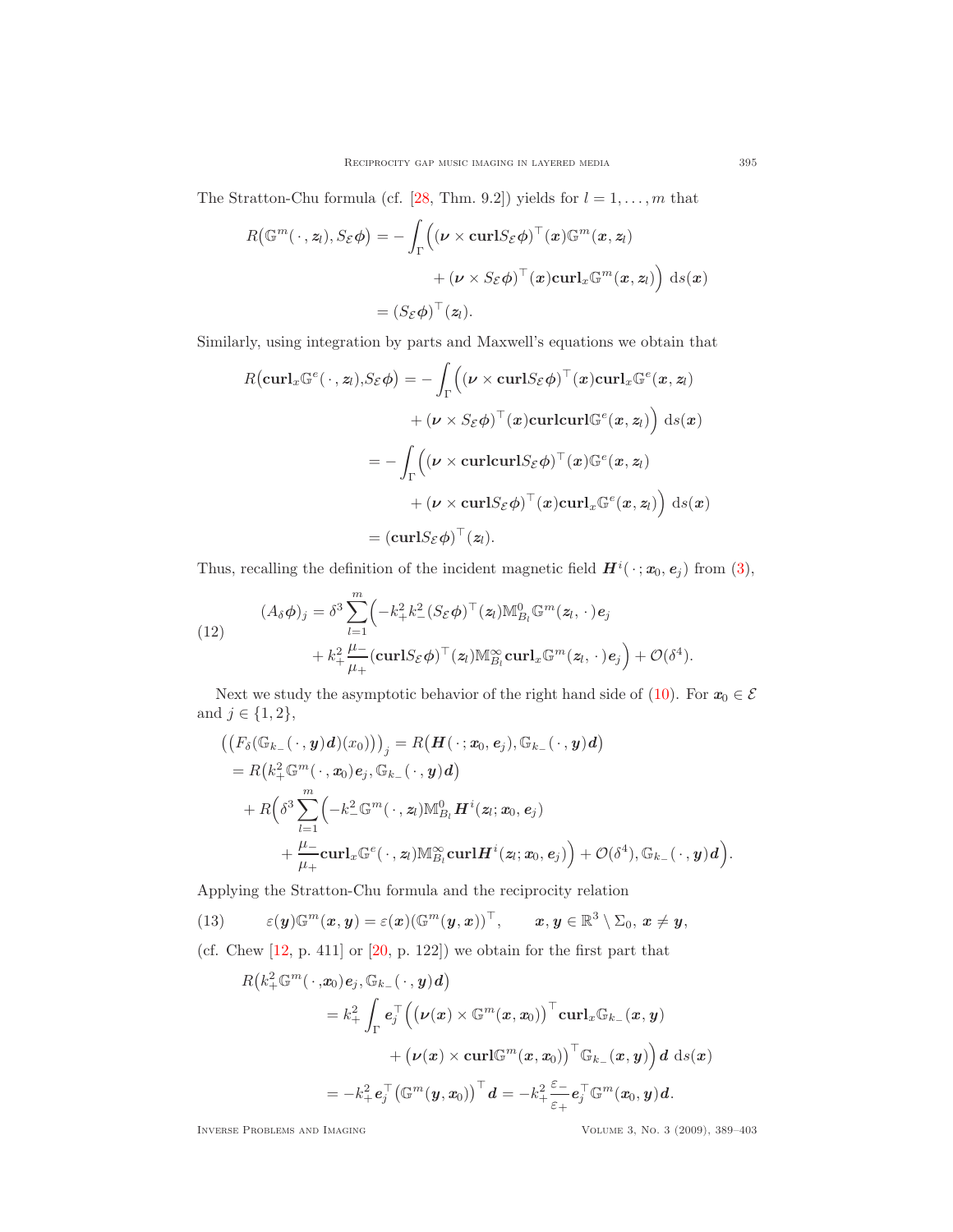Furthermore, using [\(13\)](#page-6-0) and the formula

<span id="page-7-2"></span> $(14) \ \ k^2(\boldsymbol{y}) \textbf{curl}_x \mathbb{G}^e(\boldsymbol{x}, \boldsymbol{y}) = k^2(\boldsymbol{x}) (\textbf{curl}_y \mathbb{G}^m(\boldsymbol{y}, \boldsymbol{x}))^\top$  $,\qquad \boldsymbol{x},\boldsymbol{y}\in\mathbb{R}^3\setminus\Sigma_0,\,\boldsymbol{x}\neq\boldsymbol{y},$ (cf.  $[24]$  or  $[20, p. 124]$ ), the second part can be written as

$$
\delta^3 \sum_{l=1}^m \Bigl( -k_+^2 k_-^2 \frac{\varepsilon_-}{\varepsilon_+} e_j^\top \mathbb{G}^m(x_0, z_l) \mathbb{M}_{B_l}^0 R\bigl(\mathbb{G}^m(\,\cdot\,, z_l), \mathbb{G}_{k_-}(\,\cdot\,, y) \mathbf{d}\bigr) \newline + k_-^2 \frac{\mu_-}{\mu_+} e_j^\top \operatorname{curl}_x \mathbb{G}^e(x_0, z_l) \mathbb{M}_{B_l}^\infty R\bigl(\operatorname{curl}_x \mathbb{G}^e(\,\cdot\,, z_l), \mathbb{G}_{k_-}(\,\cdot\,, y) \mathbf{d}\bigr)\Bigr) + \mathcal{O}(\delta^4).
$$

In sum,

<span id="page-7-1"></span>(15) 
$$
F_{\delta}(\mathbb{G}_{k_{-}}(\cdot,y)d)=-k_{+}^{2}\frac{\varepsilon_{-}}{\varepsilon_{+}}(e_{3}\times\mathbb{G}^{m}(\cdot,y)d)\times e_{3}+\mathcal{O}(\delta^{3}),
$$

in  $L^2_t(\mathcal{E}; \mathbb{C}^3)$  and the term  $\mathcal{O}(\delta^3)$  is smooth away from  $z_1, \ldots, z_m$ .

Remark 1. These calculations also imply that

<span id="page-7-4"></span>(16) 
$$
R\big(\boldsymbol{H}^i(\cdot; \boldsymbol{x}_0, \boldsymbol{e}_j), \mathbb{G}_{k_-}(\cdot, \boldsymbol{y})\boldsymbol{d}\big) = -k_+^2 \frac{\varepsilon_-}{\varepsilon_+} \boldsymbol{e}_j^\top \mathbb{G}^m(\boldsymbol{x}_0, \boldsymbol{y})\boldsymbol{d}
$$

<span id="page-7-0"></span>for  $x_0 \in \mathcal{E}$  and  $j \in \{1, 2\}.$ 

5. The characterization of the scatterers. In the following we use the asymptotic expansion of  $A_\delta\phi$  in [\(12\)](#page-6-1) and the expansion of  $F_\delta(\mathbb{G}_{k-}(\cdot, y)d)$  in [\(15\)](#page-7-1) to characterize the positions of the scatterers  $z_1, \ldots, z_m$ . To that end we consider the leading order term in [\(12\)](#page-6-1) and define the operator  $T: L^2_t(\mathcal{E}; \mathbb{C}^3) \to L^2_t(\mathcal{E}; \mathbb{C}^3)$ ,

$$
(T\phi)_j := \sum_{l=1}^m \Bigl( -k_+^2 k_-^2 (S_{\mathcal{E}} \phi)^{\top} (z_l) \mathbb{M}_{B_l}^0 \mathbb{G}^m(z_l, \cdot) e_j + k_+^2 \frac{\mu_-}{\mu_+} (\mathbf{curl} S_{\mathcal{E}} \phi)^{\top} (z_l) \mathbb{M}_{B_l}^{\infty} \mathbf{curl}_x \mathbb{G}^m(z_l, \cdot) e_j \Bigr), \qquad j = 1, 2,
$$

and  $(T\phi)_3 = 0$ . Applying the reciprocity relations [\(13\)](#page-6-0) and [\(14\)](#page-7-2) and the symmetry of the polarizability tensors, we find that

$$
T\phi = \sum_{l=1}^{m} \Big(e_3 \times \Big(-k_+^2 k_-^2 \frac{\varepsilon_-}{\varepsilon_+} \mathbb{G}^m(\cdot, z_l) \mathbb{M}_{B_l}^0(S_{\varepsilon} \phi)(z_l) + k_-^2 \frac{\mu_-}{\mu_+} \mathbf{curl}_x \mathbb{G}^e(\cdot, z_l) \mathbb{M}_{B_l}^{\infty}(\mathbf{curl} S_{\varepsilon} \phi)(z_l)\Big)\Big) \times e_3.
$$

The operator  $T$  is linear and fulfills

<span id="page-7-3"></span>(17) 
$$
A_{\delta} = \delta^3 T + \mathcal{O}(\delta^4)
$$

as  $\delta \to 0$  in  $\mathcal{L}(L_t^2(\mathcal{E}; \mathbb{C}^3), L_t^2(\mathcal{E}; \mathbb{C}^3))$ , i.e. in the space of bounded linear operators form  $L_t^2(\mathcal{E}; \mathbb{C}^3)$  into itself. It admits a factorization  $T = RMS$ , where  $S: L^2_t(\mathcal{E}; \mathbb{C}^3) \to \mathbb{C}^{3 \times 2m}$  is given by

$$
S\boldsymbol{\phi} := \big((S_{\mathcal{E}}\boldsymbol{\phi})(\mathbf{z}_1), \ldots, (S_{\mathcal{E}}\boldsymbol{\phi})(\mathbf{z}_m), (\mathbf{curl}S_{\mathcal{E}}\boldsymbol{\phi})(\mathbf{z}_1), \ldots, (\mathbf{curl}S_{\mathcal{E}}\boldsymbol{\phi})(\mathbf{z}_m)\big),
$$

 $M: \mathbb{C}^{3 \times 2m} \to \mathbb{C}^{3 \times 2m}$  is defined by

$$
M\boldsymbol{a} := \left(-k_-^2 k_+^2 \frac{\varepsilon_-}{\varepsilon_+} \mathbb{M}_{B_1}^0 \boldsymbol{a}_1, \ldots, -k_-^2 k_+^2 \frac{\varepsilon_-}{\varepsilon_+} \mathbb{M}_{B_m}^0 \boldsymbol{a}_m, \right)
$$

$$
k_-^2 \frac{\mu_-}{\mu_+} \mathbb{M}_{B_1}^\infty \boldsymbol{a}_{m+1}, \ldots, k_-^2 \frac{\mu_-}{\mu_+} \mathbb{M}_{B_m}^\infty \boldsymbol{a}_{2m} \right),
$$

Inverse Problems and Imaging Volume 3, No. 3 (2009), 389–403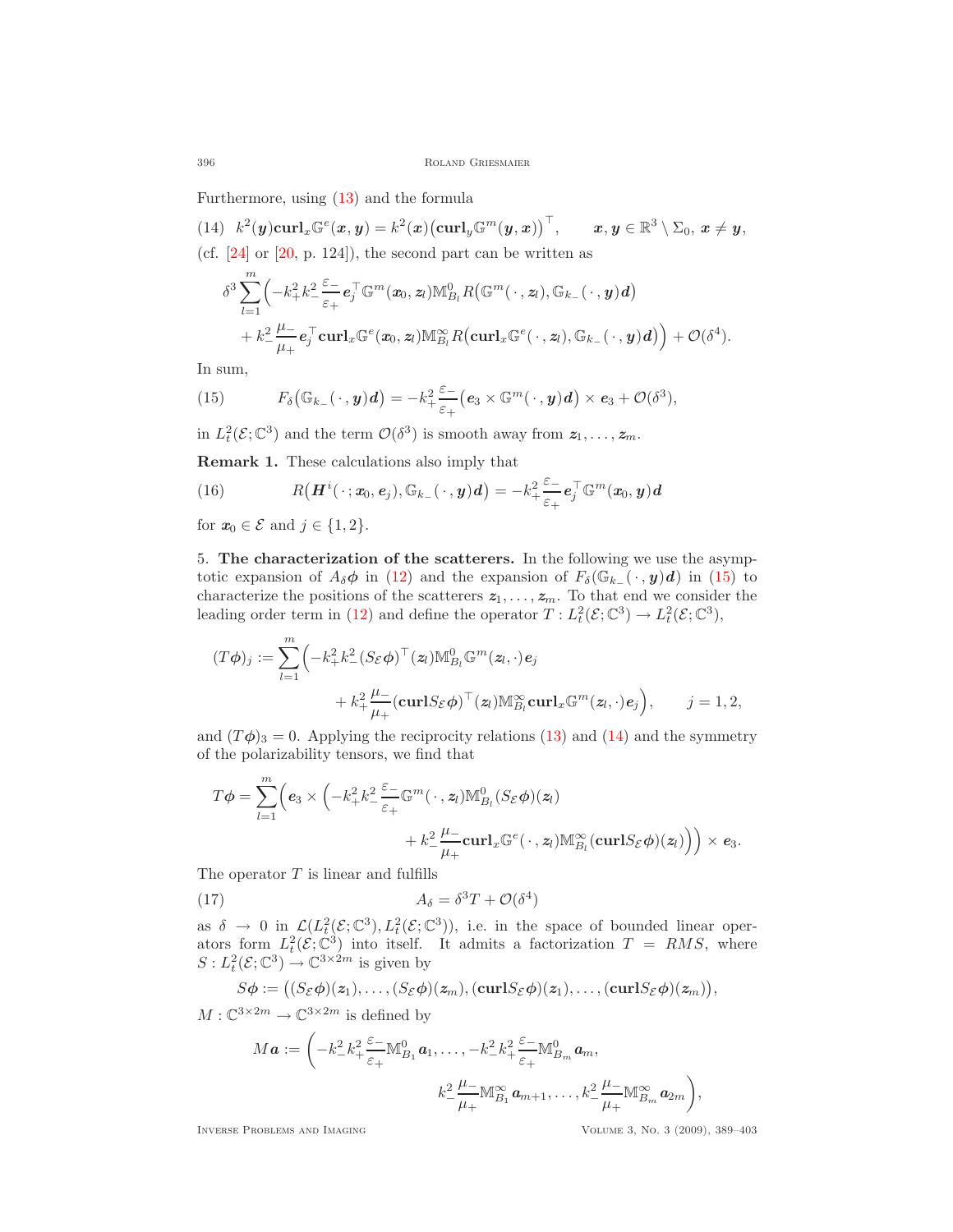and  $R: \mathbb{C}^{3 \times 2m} \to L^2_t(\mathcal{E}; \mathbb{C}^3)$  is given by

$$
Ra := \sum_{l=1}^m \Bigl(e_3 \times \Bigl(\mathbb{G}^m(\,\cdot\,,z_l)a_l + \operatorname{curl}_x\mathbb{G}^e(\,\cdot\,,z_l)a_{m+l}\Bigr)\Bigr) \times e_3.
$$

<span id="page-8-1"></span>**Lemma 5.1.** (a) R is injective. (b) S is surjective. (c) M is bijective.

Proof. Part (a) can be proved similarly to Lemma 9.1 from [\[21\]](#page-14-5). In the following we sketch the main steps of the proof and refer the reader to [\[21\]](#page-14-5) for details. Suppose  $a \in \mathbb{C}^{3 \times 2m}$  is in the nullspace of R. Then,

$$
\displaystyle \bm{H}^{a}:=\sum_{l=1}^{m}\bigl(\mathbb{G}^{m}(\,\cdot\,,\bm{z}_{l})\bm{a}_{l}+\mathbf{curl}_{x}\mathbb{G}^{e}(\,\cdot\,,\bm{z}_{l})\bm{a}_{m+l}\bigr)
$$

together with the associated electric field  $\mathbf{E}^a := -1/(\mathrm{i}\omega\varepsilon)\mathbf{curl}\mathbf{H}^a$  is a radiating solution of Maxwell's equations [\(1\)](#page-2-2) in  $\mathbb{R}^3 \setminus \bigcup_{l=1}^m \{z_l\}$  that satisfies  $(e_3 \times H^a|\varepsilon) \times e_3 =$ 0. Applying analytic continuation, a reflection argument, and Holmgren's Theorem it follows that  $H^a = \mathbf{0}$  in  $\mathbb{R}^3 \setminus \bigcup_{l=1}^m \{z_l\}$ . If  $a_l \neq \mathbf{0}$  for some  $l \in \{1, \ldots, m\}$ , the singularities of  $\mathbb{G}^m(x, z_l)$  and  $\text{curl}_x \mathbb{G}^m(x, z_l)$  at  $z_l$  imply that  $|H^a(x)|$  becomes unbounded as  $x$  approaches  $z_l$ . This is a contradiction and thus  $a = 0$ .

Observing that the transpose  $S^{\top}: \mathbb{C}^{3 \times 2m} \to L^2_t(\mathcal{E}; \mathbb{C}^3)$  of S is given by

$$
S^\top \textbf{\textit{a}} = \sum_{l=1}^m \Bigl( \textbf{\textit{e}}_3 \times \Bigl( \mathbb{G}_{k_-}(\,\cdot\,,z_l) \textbf{\textit{a}}_l + \mathbf{curl}_x \mathbb{G}_{k_-}(\,\cdot\,,z_l) \textbf{\textit{a}}_{m+l} \Bigr) \Bigr) \times \textbf{\textit{e}}_3,
$$

we find as in part (a) that  $S^{\top}$  is injective. Since  $\mathcal{R}(S)$  is finite dimensional, we obtain that  $\mathcal{R}(S) = \mathcal{N}(S^{\top})^a = \mathbb{C}^{3 \times 2m}$ , which proves part (b). Here  $\mathcal{N}(S^{\top})^a$  denotes the annihilator of  $\mathcal{N}(S^{\dagger})$  in  $\mathbb{C}^{3 \times 2m}$ .

Part (c) follows directly from the positive definiteness of the polarizability tensors. □

<span id="page-8-0"></span>**Proposition 1.** The range of  $T$  has dimension 6m and is given by

$$
\mathcal{R}(T) = \operatorname{span}_{\mathbb{C}} \left\{ \left( \mathbf{e}_3 \times (\mathbb{G}^m(\,\cdot\,, z_l) \mathbf{e}_j) \right) \times \mathbf{e}_3 , \right. \\ \left. \left( \mathbf{e}_3 \times (\mathbf{curl}_x \mathbb{G}^e(\,\cdot\,, z_l) \mathbf{e}_j) \right) \times \mathbf{e}_3 \mid j = 1, 2, 3; l = 1, \ldots, m \right\}.
$$

*Proof.* The surjectivity of S and M implies that  $\mathcal{R}(T) = \mathcal{R}(RMS) = \mathcal{R}(R)$ . So, the proposition follows from the definition of R and its injectivity. the proposition follows from the definition of  $R$  and its injectivity.

<span id="page-8-3"></span>Using Proposition [1](#page-8-0) we can show the following characterization of the positions of the scatterers  $z_1, \ldots, z_m$ .

**Proposition 2.** Let  $d \in \mathbb{C}^3 \setminus \{0\}$ ,  $y \in \Omega$ , and

<span id="page-8-2"></span>(18) 
$$
\boldsymbol{g}_{y,d} := (e_3 \times (\mathbb{G}^m(\cdot, \boldsymbol{y})d) \times e_3)|_{\varepsilon}.
$$

Then,  $g_{y,d} \in \mathcal{R}(T)$  if and only if  $y \in \{z_1, \ldots, z_m\}$ .

*Proof.* This proof is similar to the proof of [\[21,](#page-14-5) Prop. 9.2]. Assuming that  $g_{y,d} \in$  $\mathcal{R}(T)$ , we find from Proposition [1](#page-8-0) that  $g_{y,d}$  can be written as

$$
\pmb{g}_{y,d} = \sum_{l=1}^m \Bigl( \pmb{e}_3 \times \bigl(\mathbb{G}^m(\,\cdot\,,z_l)\pmb{a}_l + \pmb{\text{curl}}_x \mathbb{G}^e(\,\cdot\,,z_l)\pmb{a}_{l+m}\bigr)\Bigr) \times \pmb{e}_3 \qquad \text{on $\mathcal{E}$},
$$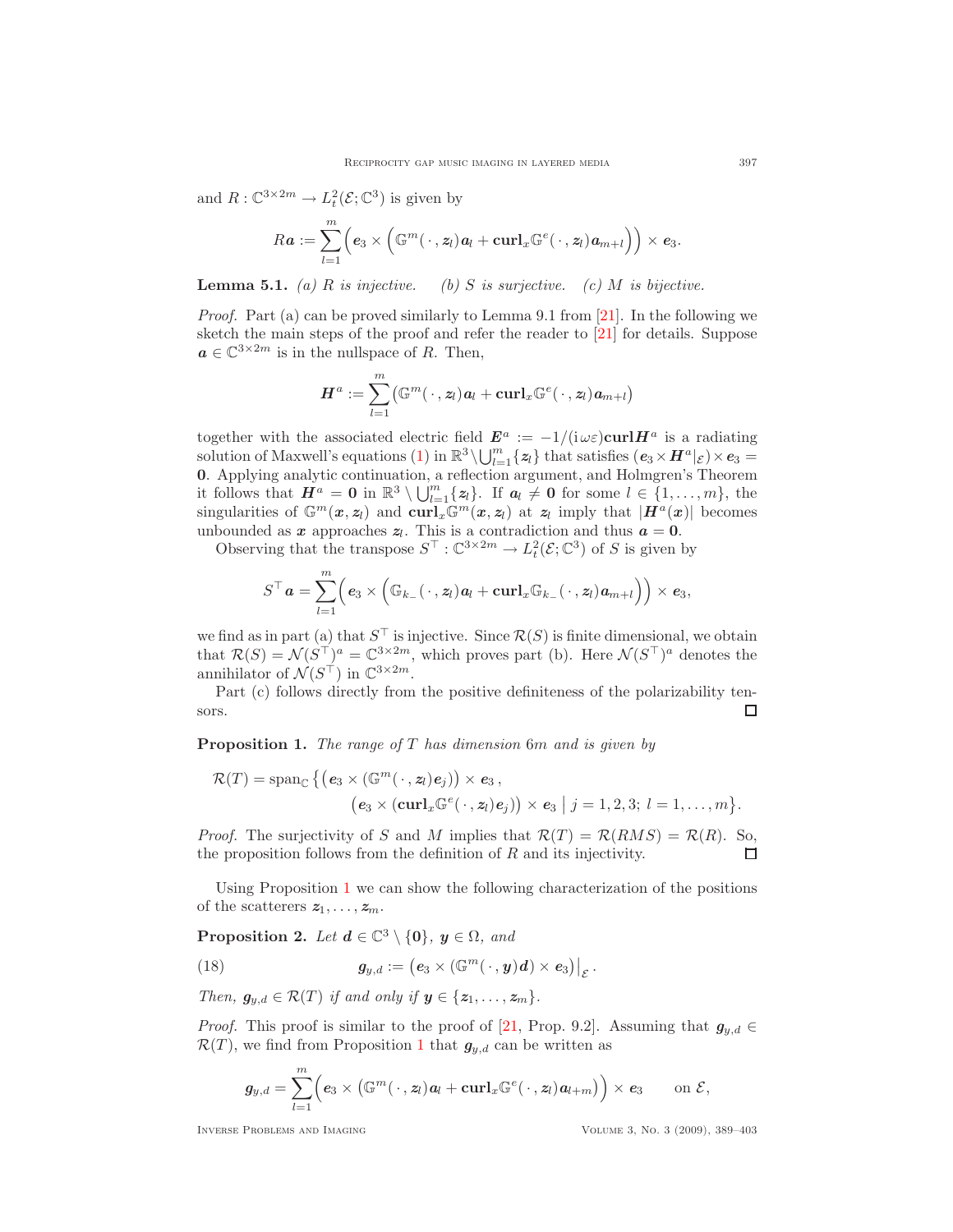with  $a_1, \ldots, a_{2m} \in \mathbb{C}^3$ . But then both,

$$
\displaystyle \bm{H}^{a}:=\sum_{l=1}^{m}\Bigl(\mathbb{G}^{m}(\,\cdot\,,\bm{z}_{l})\bm{a}_{l}+\mathbf{curl}_{x}\mathbb{G}^{e}(\,\cdot\,,\bm{z}_{l})\bm{a}_{l+m}\Bigr) \quad \text{and} \quad \bm{H}^{d}:=\mathbb{G}^{m}(\,\cdot\,,\bm{y})\bm{d}
$$

together with the corresponding electric fields are radiating solutions of Maxwell's equations [\(1\)](#page-2-2) in  $\mathbb{R}^3 \setminus (\bigcup_{l=1}^m \{z_l\} \cup \{y\})$  and their tangential components coincide on E. Hence,  $\tilde{H} := H^a - H^d$  together with the associated electric field  $\tilde{E}$  is a  ${\rm radiation~of}~(1)~{\rm in}~\mathbb{R}^3\setminus(\bigcup_{l=1}^m\{z_l\}\cup\{\bm{y}\})~{\rm that~satisfies}~(\bm{e}_3\times\tilde{\bm{H}}|_{\mathcal{E}})\times\bm{e}_3=\bm{0}.$ Now we conclude as in the proof of Lemma [5.1](#page-8-1) that  $(\tilde{E}, \tilde{H})$  vanishes everywhere in  $\mathbb{R}^3 \setminus (\bigcup_{l=1}^m \{z_l\} \cup \{y\})$ . Thus,  $H^a = H^d$  in  $\mathbb{R}^3 \setminus (\bigcup_{l=1}^m \{z_l\} \cup \{y\})$ . This is only possible if  $y \in \{z_1, \ldots, z_m\}$ , which shows the necessity of this condition. Its sufficiency follows directly from Proposition [1.](#page-8-0)

<span id="page-9-0"></span>6. The reciprocity gap MUSIC method. To find the positions of the scatterers  $z_1, \ldots, z_m$  we place a grid of test points in the region where the scatterers are supposed to be, i.e. in the search domain. Then the idea is to check for each test point y on this grid and some fixed  $d \in \mathbb{C}^3 \setminus \{0\}$  whether the test function  $g_{y,d}$  from [\(18\)](#page-8-2) belongs to  $\mathcal{R}(T)$  or not. From Proposition [1](#page-8-0) we know that the range of T is finite dimensional and that its dimension is  $6m$ , where m is the (unknown) number of buried scatterers. Thus we are in position to apply the MUSIC algorithm and define the orthogonal projection  $P: L^2_t(\mathcal{E}; \mathbb{C}^3) \to \mathcal{R}(T)$  on this range and therewith the angle  $\beta(\mathbf{y}) \in [0, \pi/2]$  between  $g_{y,d}$  and  $\mathcal{R}(T)$  by

$$
\cot\beta(\boldsymbol{y}):=\frac{\|Pg_{\boldsymbol{y},d}\|_{L^2(\mathcal{E};\mathbb{C}^3)}}{\|(I-P)\boldsymbol{g}_{\boldsymbol{y},d}\|_{L^2(\mathcal{E};\mathbb{C}^3)}}.
$$

Here  $I$  denotes the identity operator. Then, by Proposition [2,](#page-8-3)

$$
y \in \{z_1, \ldots, z_m\} \iff \beta(y) = 0 \iff \cot \beta(y) = \infty.
$$

Using the measurement data at hand, we define for  $l \in \mathbb{N}$  the orthogonal projections

$$
P_l^{\delta}: L^2_t(\mathcal{E}; \mathbb{C}^3) \to \mathrm{span}_{\mathbb{C}}\{\boldsymbol{u}_1^{\delta}, \ldots, \boldsymbol{u}_l^{\delta}\},\
$$

where  $u_1^{\delta}, \ldots, u_l^{\delta}$  are the left singular vectors corresponding to the l largest singular values of the operator  $A_{\delta}$  from [\(9\)](#page-5-2). Combining [\(17\)](#page-7-3) with standard arguments from perturbation theory for linear operators, we find that for small values of  $\delta$ the projection P is well approximated by the orthogonal projection  $P_{6m}^{\delta}$  on the essential range of  $A_{\delta}$ , spanned by  $u_1^{\delta}, \ldots, u_{6m}^{\delta}$  (see [\[20,](#page-14-15) pp. 83–84] and Kato [\[26\]](#page-14-16) for details). Furthermore, [\(15\)](#page-7-1) shows that in this case  $g_{y,d}$  is well approximated by  $-\varepsilon_+/(k_+^2\varepsilon_-)F_\delta(\mathbb{G}_{k_-}(\cdot,y)d).$  Thus we define for  $l \in \mathbb{N}$  the angle  $\beta_l^{\delta}(y) \in [0,\pi/2]$ by

<span id="page-9-1"></span>(19) 
$$
\cot \beta_l^{\delta}(\mathbf{y}) := \frac{\|P_l^{\delta} F_{\delta}(\mathbb{G}_{k_{-}}(\cdot, \mathbf{y})\mathbf{d})\|_{L^2(\mathcal{E};\mathbb{C}^3)}}{\|(I - P_l^{\delta})F_{\delta}(\mathbb{G}_{k_{-}}(\cdot, \mathbf{y})\mathbf{d})\|_{L^2(\mathcal{E};\mathbb{C}^3)}}.
$$

Approximating  $\cot \beta \approx \cot \beta_{6m}^{\delta}$ , we expect that  $\cot \beta_{6m}^{\delta}(\mathbf{y})$  has large values for test points y which are close to the points  $z_1, \ldots, z_m$ . Hence, plots of  $\cot \beta_{6m}^{\delta}$  can be used to visualize the positions of the scatterers.

Since the number scatterers  $m \in \mathbb{N}$  is in general unknown, we follow [\[7,](#page-13-5) [21,](#page-14-5) [22\]](#page-14-6) and visualize  $\cot \beta_l^{\delta}$  from [\(19\)](#page-9-1) for a sequence of increasing subspace dimensions  $l = 6, 12, 18, \ldots$  The cotangent cot  $\beta_l^{\delta}$  is monotonically increasing with l, and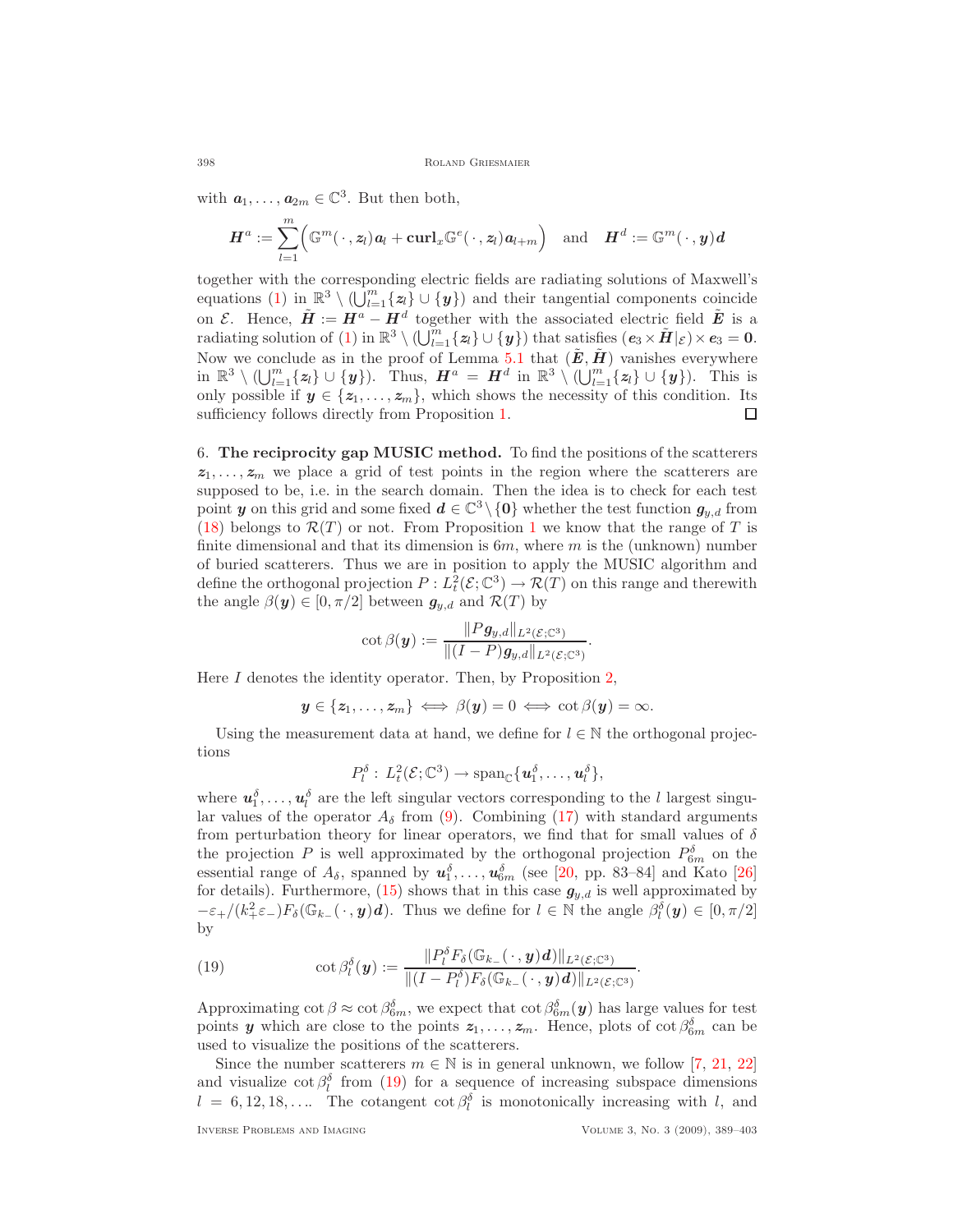typically the number of reconstructed scatterers is also increasing until all scatterers have been reconstructed.

<span id="page-10-0"></span>7. Numerical results. In this section we present numerical results for the RG-MUSIC method and compare the reconstructions obtained with this algorithm to results of the standard MUSIC method from [\[21,](#page-14-5) [22\]](#page-14-6) for the following example.

We consider a two-layered background medium as described in Section [2](#page-1-0) with  $\varepsilon_+ = \varepsilon_0 = 8.85 \cdot 10^{-12}$  Fm<sup>-1</sup>,  $\mu_+ = \mu_0 = 8.85 \cdot 10^{-12}$  Fm<sup>-1</sup>, and

$$
\varepsilon_{-} = \varepsilon_{0} \left( \varepsilon_{r} + i \frac{\sigma}{\omega \varepsilon_{0}} \right) = (0.867 + i 59.5) \cdot 10^{-10} \text{ Fm}^{-1},
$$
  

$$
\mu_{-} = (1 + \chi)\mu_{0} = 1.26 \cdot 10^{-6} \text{ Hm}^{-1},
$$

modeling air and soil, respectively. The particular electromagnetic soil parameters  $\sigma = 7.5 \cdot 10^{-4}$  Sm<sup>-1</sup>,  $\chi = 1.9 \cdot 10^{-5}$ , and  $\varepsilon_r = 9.8$  refer to measurement data obtained by Igel and Preetz [\[25\]](#page-14-17). We suppose that two perfectly conducting ellipsoidal obstacles with semi axes of length  $(0.5, 0.5, 1)$  cm and  $(1, 1.5, 2)$  cm, respectively, are buried in the lower half space. The centers of the two scatterers are at the positions  $(-15, 15, -20)$  cm and  $(15, -15, -40)$  cm, respectively.

We consider incident fields that are imposed on an equidistant  $6 \times 6$  grid  $\mathcal{E}_h$ on a square  $\mathcal E$  of size  $0.5 \times 0.5$  m<sup>2</sup> parallel to the surface of ground with its center 0.1 m above the origin. To that end we apply magnetic dipoles with a frequency of 20 kHz and polarizations  $e_1$  and  $e_2$  at each of these grid points. Accordingly the wave numbers are  $k_+ = 4.22 \cdot 10^{-4} \,\mathrm{m}^{-1}$  in air and  $k_- = (7.77 + 17.66) \cdot 10^{-3} \,\mathrm{m}^{-1}$  in soil, which corresponds to the wave lengths  $\lambda_+ = 14.9$  km and  $\lambda_- = 0.81$  km. This gives 72 different incident fields.

To implement the RG-MUSIC algorithm described in the previous section, we need to approximate the operator  $A_{\delta}$  from [\(9\)](#page-5-2) and the test functions  $F_{\delta}(\mathbb{G}_{k-}(\cdot, y)d)$ from  $(8)$  for any test point  $y$  in the search domain. This amounts to approximating reciprocity gap functionals as defined in [\(6\)](#page-4-2). Choosing the domain  $Ω$  large enough, taking into account the decay of the electromagnetic fields in the lower half space, we can restrict the integration over  $\Gamma$  in [\(6\)](#page-4-2) to a bounded set contained in the surface of ground. We simulate the scattered electromagnetic fields for our example using the Nyström method for two-layered background media presented by Delbary et al. [\[16\]](#page-14-18). Since this solver does not give accurate results directly on the interface between the two layers, we evaluate the tangential components of the scattered and total electric and magnetic fields corresponding to the 72 incident fields on an equidistant  $41 \times 41$  grid  $\mathcal{M}_h$  on a square M of size  $2 \times 2$  m<sup>2</sup> parallel to the surface of ground with its center 2 cm above the origin. Our numerical results show that the maximum of the absolute values of the total magnetic (resp. electric) fields on the boundary of  $\mathcal{M}_h$  is approximately 1% (resp. 2%) of the maximum of the absolute values of the total magnetic (resp. electric) fields on  $\mathcal{M}_h$ . The scattered fields decay slightly slower.

To approximate the operator  $A_{\delta}$  we compute  $R(\boldsymbol{H}^s(\cdot;\boldsymbol{x}_j,\boldsymbol{e}_p),\mathbb{G}_{k-}(\cdot,\boldsymbol{x}_l))$  for all  $x_i, x_i \in \mathcal{E}_h$  and the two incident field polarizations  $e_1$  and  $e_2$ . Then we approximate the integral appearing in the definition of the reciprocity gap functional [\(6\)](#page-4-2) using the tensorial trapezoid quadrature rule on the measurement grid  $\mathcal{M}_h$ . This yields a (72 × 72)-dimensional matrix  $A_{\delta,h}$  approximating the continuous operator  $A_{\delta}$ .

**Remark 2.** Recalling the definition of the operator  $A_{\delta}$  in [\(9\)](#page-5-2), measurements of the total electric and magnetic fields on the measurement grid  $\mathcal{M}_h$  should be sufficient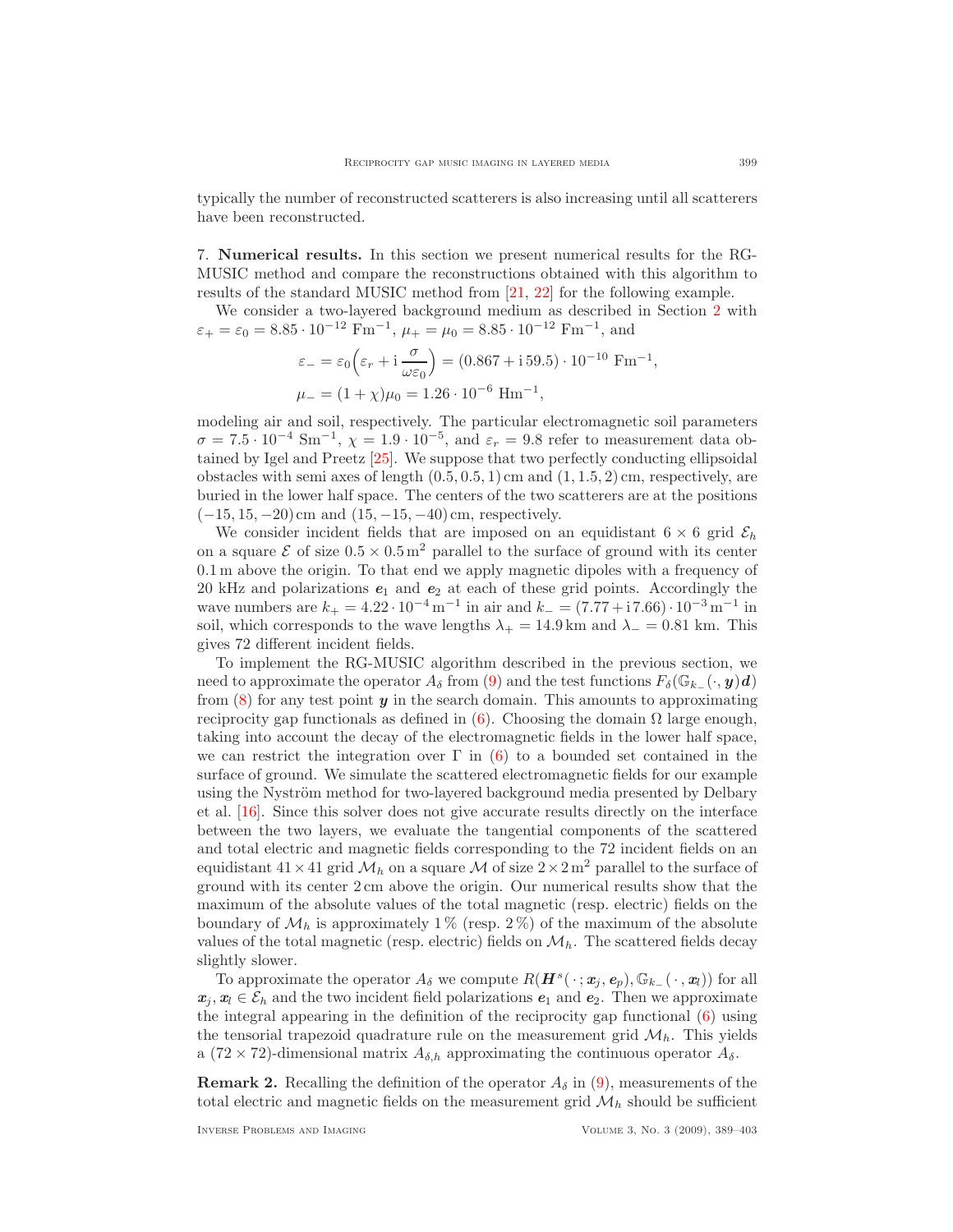400 Roland Griesmaier

to approximate the operator  $A_{\delta}$ . However, in view of [\(11\)](#page-5-3), since for small scatterers as considered in this work the scattered fields on the measurement device are smaller by many orders of magnitude than the incident fields (in this example approximately by 6 orders of magnitude), this approximation is numerically unstable due to cancellation effects. Therefore, we use the scattered fields to approximate the operator  $A_{\delta}$ , which means that in practice we would need to measure the tangential components of the scattered fields  $\bm{e}_3\times\bm{E}^s(\,\cdot\,;\bm{x}_j,\bm{e}_p)|_{\mathcal{M}_h}$  and  $\bm{e}_3\times\bm{H}^s(\,\cdot\,;\bm{x}_j,\bm{e}_p)|_{\mathcal{M}_h}$ as well as of the total fields  $e_3 \times E(\cdot; x_j, e_p)|_{\mathcal{M}_h}$  and  $e_3 \times H(\cdot; x_j, e_p)|_{\mathcal{M}_h}$  for all  $x_j \in \mathcal{E}_h$  and  $p = 1, 2$ .

As search domain we consider the cube  $[-25, 25]^2 \times [-50, -10] \text{ cm}^3$  underneath the center of the measurement device and approximate the cotangent  $\cot \beta_{12}^{\delta}$  from [\(19\)](#page-9-1) on an equidistant sampling grid with mesh width 0.5 cm. We choose  $d := e_3$ as test dipole polarization and approximate for each test point  $\boldsymbol{\eta}$  on this test grid the function  $F_\delta(\mathbb{G}_{k_-}(\cdot, y)d)$  on  $\mathcal{E}_h$  using the tensorial trapezoid rule on  $\mathcal{M}_h$  to compute the integral in the reciprocity gap functional. This yields a  $(72 \times 1)$ dimensional vector denoted by  $g_{y,d}^h$ . Following [\[19\]](#page-14-19), the left singular vectors of  $A_\delta$ can be approximated by  $D^{-1}u_1^h, D^{-1}u_2^h, \ldots$ , where  $u_1^h, u_2^h, \ldots$  are the left singular vectors of the matrix  $A_{\delta,h}$  and D denotes the diagonal matrix whose entries are the weights of the tensorial trapezoid rule on  $\mathcal{E}_h$ . Thus, we approximate the indicator function  $\cot \beta_{12}^{\delta}(\mathbf{y})$  from [\(19\)](#page-9-1) by

$$
\cot\beta_{12}^{\delta,h}(\pmb{y}):=\left(\frac{\sum_{j\leq 12}\big|\big(\pmb{g}_{y,d}^h\big)^*D\pmb{u}_j^h\big|}{\sum_{12
$$

where  $(g_{y,d}^h)^*$  denotes the complex conjugated transpose of  $g_{y,d}^h$  and p is an integer smaller equal 72. Here we use  $p = 30$ , which gives good reconstructions but is computationally cheaper than, e.g.,  $p = 72$ .

Remark 3. Recalling [\(16\)](#page-7-4) measurements of the tangential components of the incident fields  $e_3 \times E^i(\cdot; x_j, e_p)|_{\mathcal{M}_h}$  and  $e_3 \times H^i(\cdot; x_j, e_p)|_{\mathcal{M}_h}$  instead of the total fields would also be enough to approximate the test functions  $g_{y,d}$  from [\(18\)](#page-8-2).

The left hand plot in Figure [2](#page-12-0) is a visualization of the reconstructed positions of the two scatterers obtained by the RG-MUSIC algorithm. It shows two isosurfaces of  $\cot \beta_{12}^{\delta,h}$  and their orthogonal projections on the coordinate planes. To obtain an optimal spatial resolution in this visualization, we use different isosurfaces in different areas of the search domain. The isosurface corresponding to the upper obstacle corresponds to  $\cot \beta_{12}^{\delta,h}(y) = 0.72M$ , whereas the other one uses the value cot  $\beta_{12}^{\delta,h}(y) = 0.97M$ . Here M denotes the maximum of cot  $\beta_{12}^{\delta,h}$  in the search domain. While the horizontal positions of the scatterers are nicely recovered, the reconstructed vertical positions are slightly too low. The right hand plot in Figure [2](#page-12-0) shows the singular values of  $A_{\delta}$ . From their super-linear decay we conclude that in the presence of noise the given data contain only very limited information on the scatterers.

Next we add 1 % equally distributed relative error to the simulated scattered fields and 1 % equally distributed relative error to the total fields to simulate measurement errors and use these data to recover the positions of the scatterers. The left hand plot in Figure [3](#page-12-1) shows reconstructions obtained by the RG-MUSIC method. The isosurface corresponding to the upper obstacle corresponds to  $\cot \beta_{12}^{\delta,h}(\mathbf{y}) = 0.98M$ , whereas the other one uses the value  $\cot \beta_{12}^{\delta,h}(\mathbf{y}) = 0.87M$  (the value of M differs

,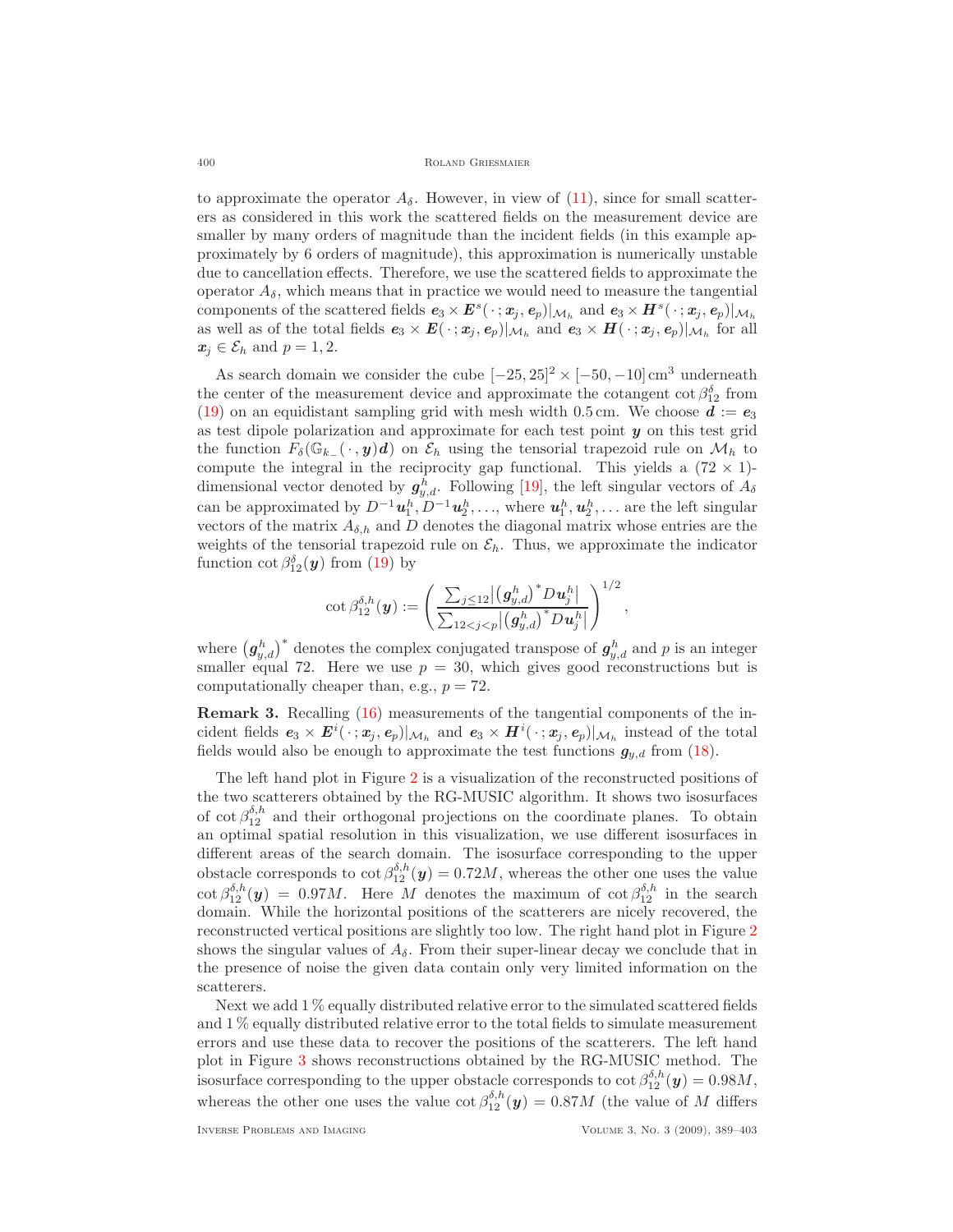

<span id="page-12-0"></span>FIGURE 2. Reconstruction of the RG-MUSIC algorithm (left) and singular values of the operator  $A_{\delta}$  (+ without additional noise, ◦ with 1 % uniformly distributed noise) (right).



<span id="page-12-1"></span>Figure 3. Reconstruction of the RG-MUSIC algorithm (left) vs. reconstruction of the standard MUSIC algorithm (right) with 1 % noise.

from above). The right hand plot in Figure [3](#page-12-1) shows reconstructions obtained by the standard MUSIC method from [\[21,](#page-14-5) [22\]](#page-14-6) using essentially the same setup and the same test dipole polarization  $d = e_3$ . This method requires measurements of the tangential components of the scattered magnetic field on the  $6 \times 6$  grid  $\mathcal{E}_h$ only, but it needs to evaluate the magnetic dyadic Green's function for the twolayered background medium for each test point  $y$  in the search domain (cf. [\[21,](#page-14-5) [22\]](#page-14-6) for details). The forward data used by the standard MUSIC method are again computed using the Nyström method for the two-layered background medium from [\[16\]](#page-14-18) and they are also perturbed by 1 % equally distributed relative error. The isosurface corresponding to the upper obstacle in this visualization uses  $\cot \tilde{\beta}_{12}^{\delta} =$ 0.40 $\tilde{M}$ , while the other one corresponds to  $\cot \tilde{\beta}_{12}^{\delta} = 0.56 \tilde{M}$ . Here,  $\cot \tilde{\beta}_{12}^{\delta}$  denotes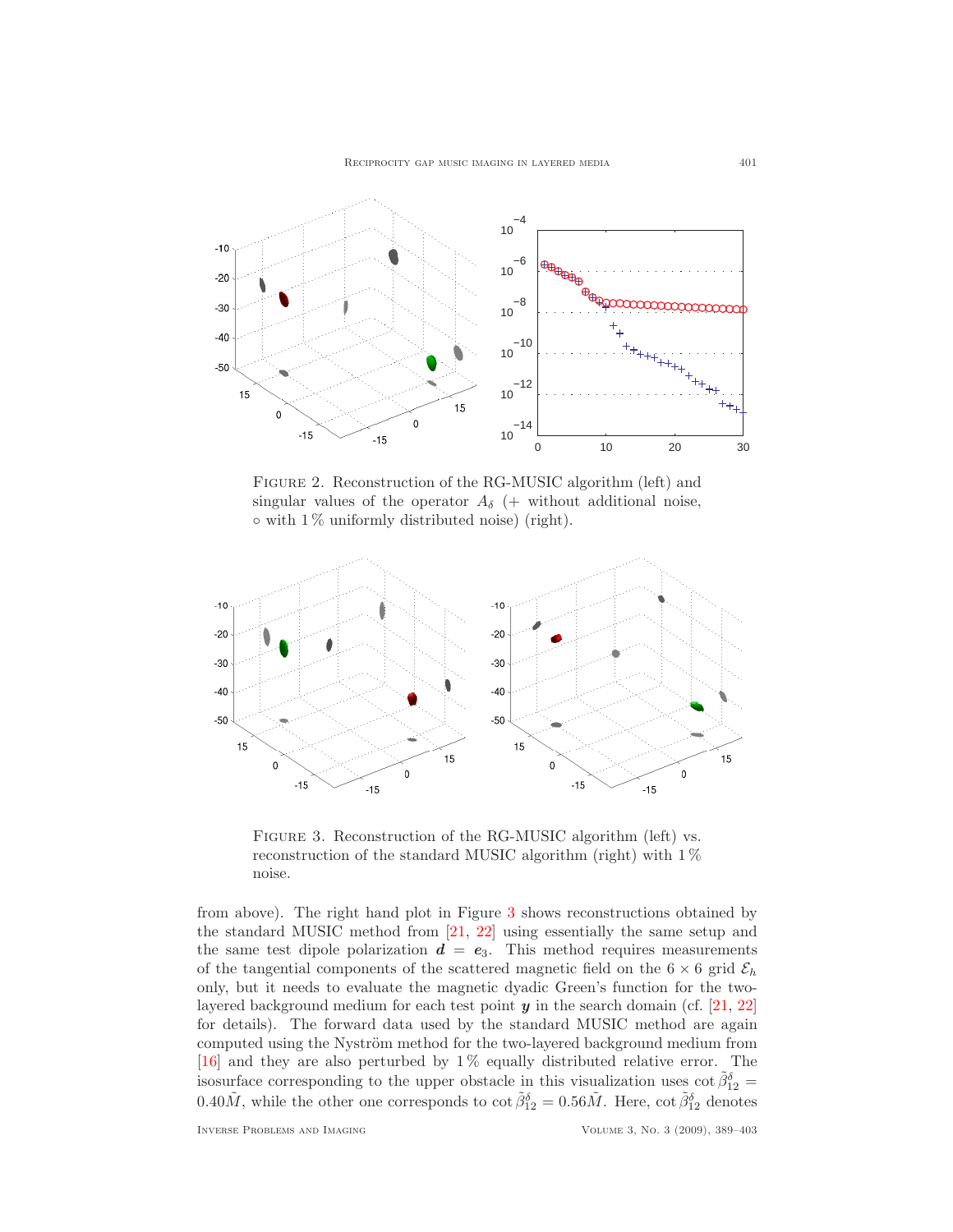the indicator function of the standard MUSIC algorithm and  $\tilde{M}$  is its maximum in the search domain.

Both methods detect the two objects at approximately the correct positions. The reconstructions of the positions obtained by the standard MUSIC method is slightly more accurate. On the other hand, the computation of the reconstruction using the RG-MUSIC method was 2.5 times faster for this example.

8. Conclusions. We have presented a modified MUSIC reconstruction method for an inverse scattering problem from subsurface imaging. Given multi-static measurements of electric and magnetic fields on the surface of ground this method can be used to reconstruct tiny objects buried in the ground, as long as the relevant information is above the inherent noise in the data. In contrast to standard MUSIC reconstruction methods our algorithm avoids the computation of the Green's function for the background medium. Therefore the method is much easier to implement and also slightly faster. However, the RG-MUSIC method as described here needs measurements of electric and magnetic scattered and total (or incident) fields, and for our particular example the reconstructed positions of the scatterers obtained by the standard MUSIC method from [\[21,](#page-14-5) [22\]](#page-14-6) are slightly more accurate. Finally, we mention that the RG-MUSIC method can also be used for more complicated background media as long as the background medium is known inside the surface Γ enclosing the scatterers, i.e. in  $Ω$ .

Acknowledgments. We are grateful to Roland Potthast and his group for providing their codes from [\[16\]](#page-14-18) to generate the forward data for the numerical examples, and to Christoph Schneider for his code for the Linear Sampling Method from [\[19\]](#page-14-19), which has been adapted to implement the MUSIC methods presented here. The author also wants to thank Fioralba Cakoni, David Colton, Bastian Gebauer, and Peter Monk for inspiring and encouraging discussions.

#### **REFERENCES**

- <span id="page-13-1"></span>[\[1\]](http://www.ams.org/mathscinet-getitem?mr=2177741&return=pdf) H. Ammari, E. Iakovleva and H. Kang, Reconstruction of a small inclusion in a twodimensional open waveguide, SIAM J. Appl. Math., 65 (2005), 2107–2127.
- <span id="page-13-2"></span>[\[2\]](http://www.ams.org/mathscinet-getitem?mr=2201178&return=pdf) H. Ammari, E. Iakovleva and D. Lesselier, Two numerical methods for recovering small electromagnetic inclusions from scattering amplitude at a fixed frequency, SIAM J. Sci. Comput., 27 (2005), 130–158.
- <span id="page-13-3"></span>[\[3\]](http://www.ams.org/mathscinet-getitem?mr=2177741&return=pdf) H. Ammari, E. Iakovleva and D. Lesselier, A MUSIC algorithm for locating small inclusions buried in a half–space from the scattering amplitude at a fixed frequency, Multiscale Model. Simul., 3 (2005), 597–628.
- <span id="page-13-4"></span>[\[4\]](http://www.ams.org/mathscinet-getitem?mr=2306264&return=pdf) H. Ammari, E. Iakovleva, D. Lesselier and G. Perrusson, MUSIC–type electromagnetic imaging of a collection of small three–dimensional bounded inclusions, SIAM J. Sci. Comput., 29 (2007), 674–709.
- <span id="page-13-8"></span>[\[5\]](http://www.ams.org/mathscinet-getitem?mr=2327884&return=pdf) H. Ammari and H. Kang, "Polarization and Moment Tensors with Applications to Inverse Problems and Effective Medium Theory," Appl. Math. Sci., vol. 162, Springer–Verlag, Berlin, 2007.
- <span id="page-13-7"></span>[\[6\]](http://www.ams.org/mathscinet-getitem?mr=1860816&return=pdf) H. Ammari, M. S. Vogelius and D. Volkov, Asymptotic formulas for perturbations in the electromagnetic fields due to the presence of inhomogeneities of small diameter II. The full Maxwell equations, J. Math. Pures Appl., 80 (2001), 769–814.
- <span id="page-13-5"></span>[\[7\]](http://www.ams.org/mathscinet-getitem?mr=1961882&return=pdf) M. Brühl, M. Hanke and M. S. Vogelius, A direct impedance tomography algorithm for locating small inhomogeneities, Numer. Math., 93 (2003), 635-654.
- <span id="page-13-0"></span>[8] C. Bruschini, Metal detectors in civil engineering and humanitarian demining: Overview and tests of a commercial visualizing system, INSIGHT - Non-Destructive Testing and Condition Monitoring, 42 (2000), 89–97.
- <span id="page-13-6"></span>[\[9\]](http://www.ams.org/mathscinet-getitem?mr=2235641&return=pdf) F. Cakoni, M'B. Fares and H. Haddar, Analysis of two linear sampling methods applied to electromagnetic imaging of buried objects, Inverse Problems, 22 (2006), 845–867.